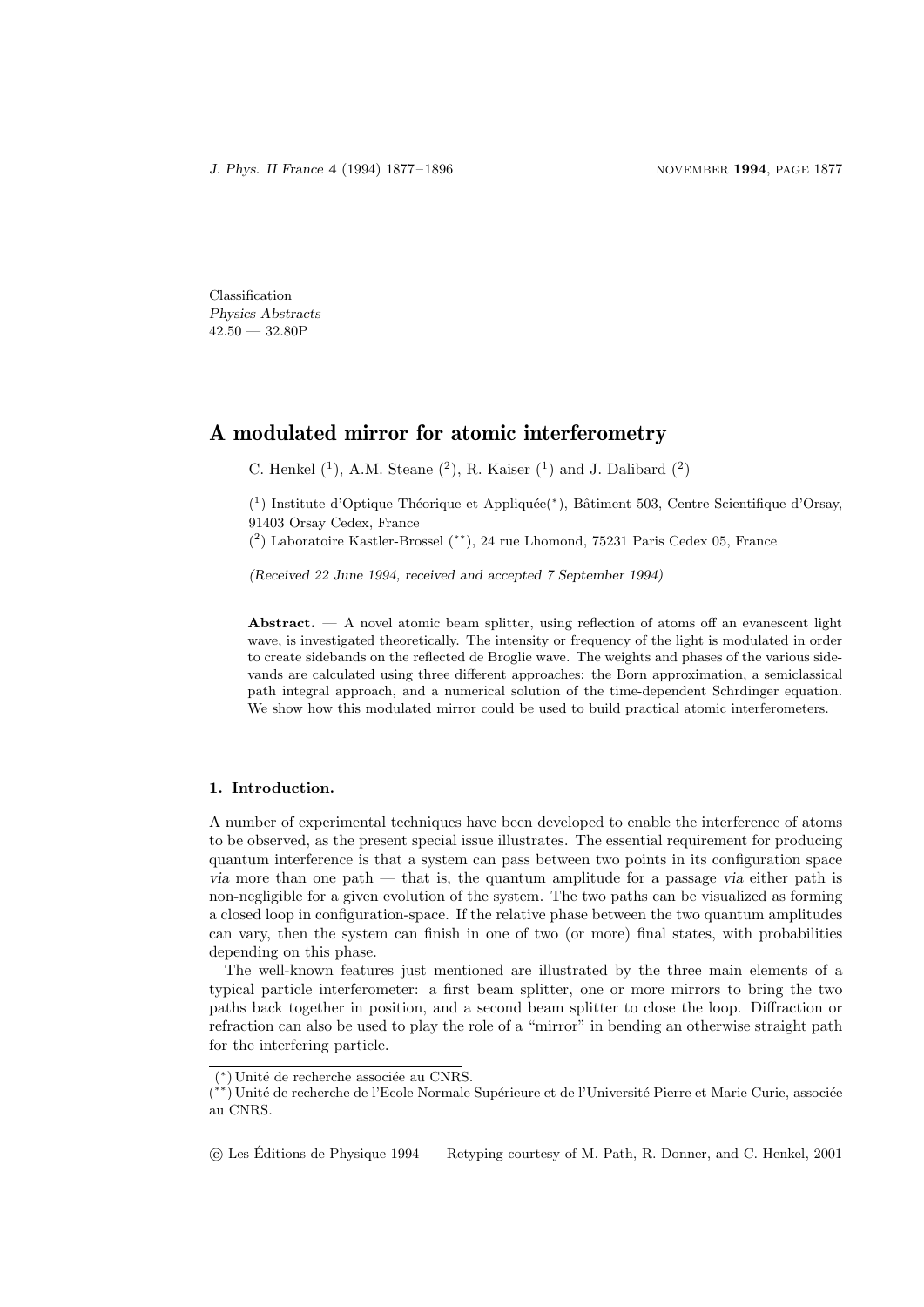In this paper we describe a new beam splitter for neutral atoms, and also show how a practical interferometer can be made, having a number of promising properties such as simplicity, and fairly high (about 8%) transmission efficiency into the useful output states. The beam splitter is a vibrating mirror  $-$  that is a surface which reflects atom incident upon it, and which moves rapidly to and fro along the normal direction. Such a beam splitter can form the basis of a number of interferometer designs. An especially interesting possibility is a very simple interferometer having only a single "optical element" — a horizontal mirror is used, and atoms bounce repeatedly on it. Gravity plays the essential role of bringing the atomic trajectories back to the mirror surface, and the same vibrating mirror is used to separate and recombine the interferometer arms.

The ability to create a variety of motions of the mirror surface enables one to manipulate the reflected de Broglie waves in a general manner — both delicate adjustments and large shifts of the atomic momentum can be produced. In the general case, one notes that at normal incidence, the path length for a wave to travel along the z-axis from a position  $z$ , be reflected at  $z_m$ , and then return to z, is  $2(z - z_m)$ . By varying  $z_m$  in time, the variation in path length can be understood as forming an "optical element" such as a prism, lens, or phase grating. Here the "lens" (or other element) is extended in time and affects the motion along the mirror normal  $z$ , while a conventional lens is extended in position and affects the motion transverse to its axis. Narrow slits and amplitude gratings can be made by switching the mirror reflectivity between one and zero. Our proposal relies on the possibility of vibrating the mirror rapidly (typical vibration frequencies are in the MHz region). This would be difficult for a traditional mirror made of matter, but is easy to achieve for a mirror formed by a light field, since laser beam intensities or frequencies can be modulated rapidly using acousto-optic modulators.

In the following, we first briefly consider beam splitter in general, and the basic principle of the vibrating mirror (Sect. 2). An ideal mirror for atoms would consist of a sharp potential barrier [1]. In practice, one cannot find an ideal mirror, and an important type of mirror for atoms is a quasi-resonant evanescent light wave at the surface of a dielectric [2]. This produces a potential  $V \exp(-2\kappa z)$  having an exponential dependence on atomic position z. We consider atoms bouncing on such a potential, and calculate the effect of a time-modulation of the amplitude  $V(t)$  — for the exponential function, such a modulation is equivalent to moving the potential along the z-axis by  $z<sub>m</sub>$  given by

$$
V(t)e^{-2\kappa z} \equiv V(0)e^{-2\kappa(z-z_m(t))} \qquad \text{or} \qquad 2\kappa z_m(t) = \ln(V(t)/V(0)). \tag{1.1}
$$

In sections 3 and 4 we consider two perturbative methods to calculate the probability for an atom to be scattered by the vibrating mirror from one energy eigenstate (or plane wave) to another. The first method uses the Born approximation in first order; this approximation is valid when the first order scattering probability is low. The second method calculates the phase accumulated by an atom undergoing reflection from a vibrating mirror, using an action integral along the classical path of an atom reflected by a stationary mirror. The range of validity now includes the physically interesting situation where the scattering probability from one eigenstate to another is of the order of 1. In section 5 we consider the case of an initial wave-packet rather than a single plane wave, and compare the approximate analytic results with those of a numerical solution of the Schrödinger equation. This enables us to confirm the validity of the various methods. In section 6 we then go on to consider the application of these ideas to make a realistic atom interferometer.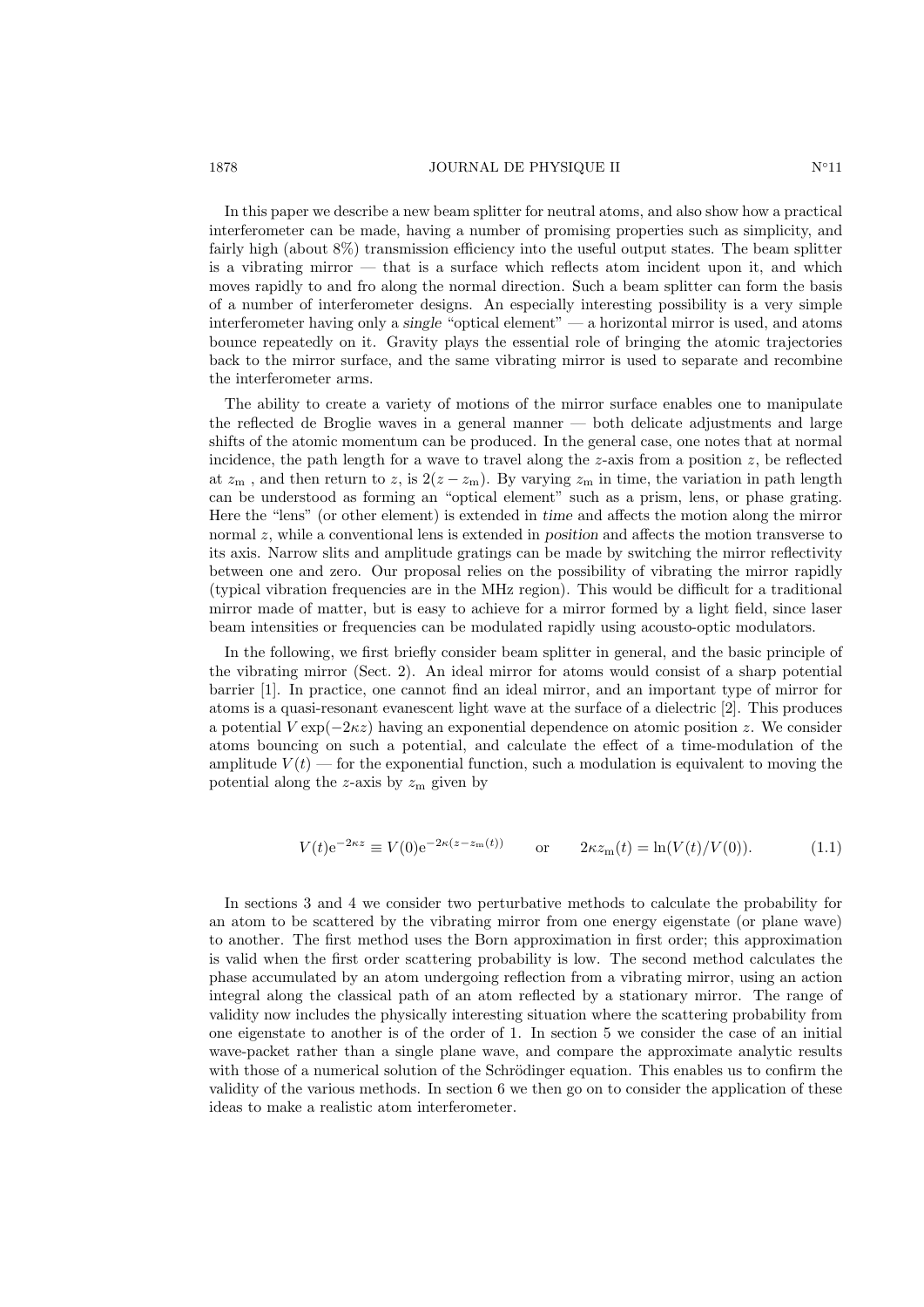## 2. Atom beam splitters.

Up to now many atomic beam splitters have been suggested, and several demonstrated. In the following list we mention the beam splitter used in existing interferometers. These are, to our knowledge, the longitudinal Stark method [3]; the simple Young's slits arrangement [4, 5]; micro-fabricated gratings [6]; the Raman pulse technique [7, 8]; the optical Ramsey interferometer [9, 10]; and the longitudinal Stern-Gerlach interferometer [11]. There has been rapid progress and some very promising results, in term of the minimum detectable phase shift in a given integration time, combined with a large effective area of the interferometer  $$ both are important since for most experiments the phase change produced by the effects to be measured is proportional to the area of the loop in parameter-space.

Methods to produce larger beam separations have been investigated, notably adiabatic passage in a "dark" state [12, 13]; the magneto-optical beam splitter [14], and Bragg reflection at crystalline surfaces [15]. The Raman pulse method has also already been used to produce very large splittings by the use of many pulses. The vibrating mirror can produce a beam separation  $\Delta p$  of the order of several  $\hbar \kappa$  for an incident momentum  $p = 100\hbar \kappa$ , as we will show. This allows a useful effective area for the interferometer without making it too sensitive to misalignments. (The parameter  $\kappa$  in Eq. (1.1) is of the order of the wave vector for light in resonance with the atomic transition, so  $\hbar \kappa$  is approximately equal to the familiar "recoil" momentum.)

The basic idea of the vibrating mirror is familiar from optics. To calculate the effect of a reflection from a mirror whose position  $z_m$  varies sinusoidally,  $z_m(t) = z_0 \sin \omega t$ , we assume the incident and refected waves can be written

$$
\phi_{\rm inc}(z,t) = \exp i(-kz - \Omega t) \tag{2.1}
$$

$$
\phi_{refl}(z,t) \simeq \exp i(kz - \Omega t - u\sin\omega t + \pi) \tag{2.2}
$$

The reflected wave here is an approximate solution of the wave equation, valid when  $u\omega \ll \Omega$ . We look for a solution having a node on the mirror surface:

$$
\phi_{\rm inc}(z_{\rm m}(t), t) + \phi_{\rm refl}(z_{\rm m}(t), t) = 0 \tag{2.3}
$$

This implies that

$$
u = 2kz_0 \tag{2.4}
$$

The reflected wave has a carrier frequency  $\Omega$  plus a frequency modulation imposed by the mirror. It can be decomposed into its component frequencies as follows:

$$
\exp i(-\Omega t - u\sin\omega t) = \exp(-i\Omega t) \sum_{n=-\infty}^{\infty} J_n(u) \exp(-in\omega t).
$$
 (2.5)

The weight of a given sideband  $\Omega \pm n\omega$  is thus given by  $|J_n(2kz_0)|^2$ .

Our vibrating mirror for matter waves works along the same general principles. An atom arriving with the momentum  $p_i$  has an energy  $\hbar\Omega = p_i^2/2M$ . After reflection its final momentum  $p_f$  is given by

$$
\frac{p_{\rm f}^2}{2M} = \frac{p_{\rm i}^2}{2M} + n\hbar\omega\tag{2.6}
$$

where *n* is a positive or negative integer. For  $\hbar \omega \ll p_i^2/2M$ , the momentum transfer  $\Delta p = p_f - p_i$ is simply given by

$$
\Delta p \simeq n \frac{\hbar \omega M}{p_i} = nq \tag{2.7}
$$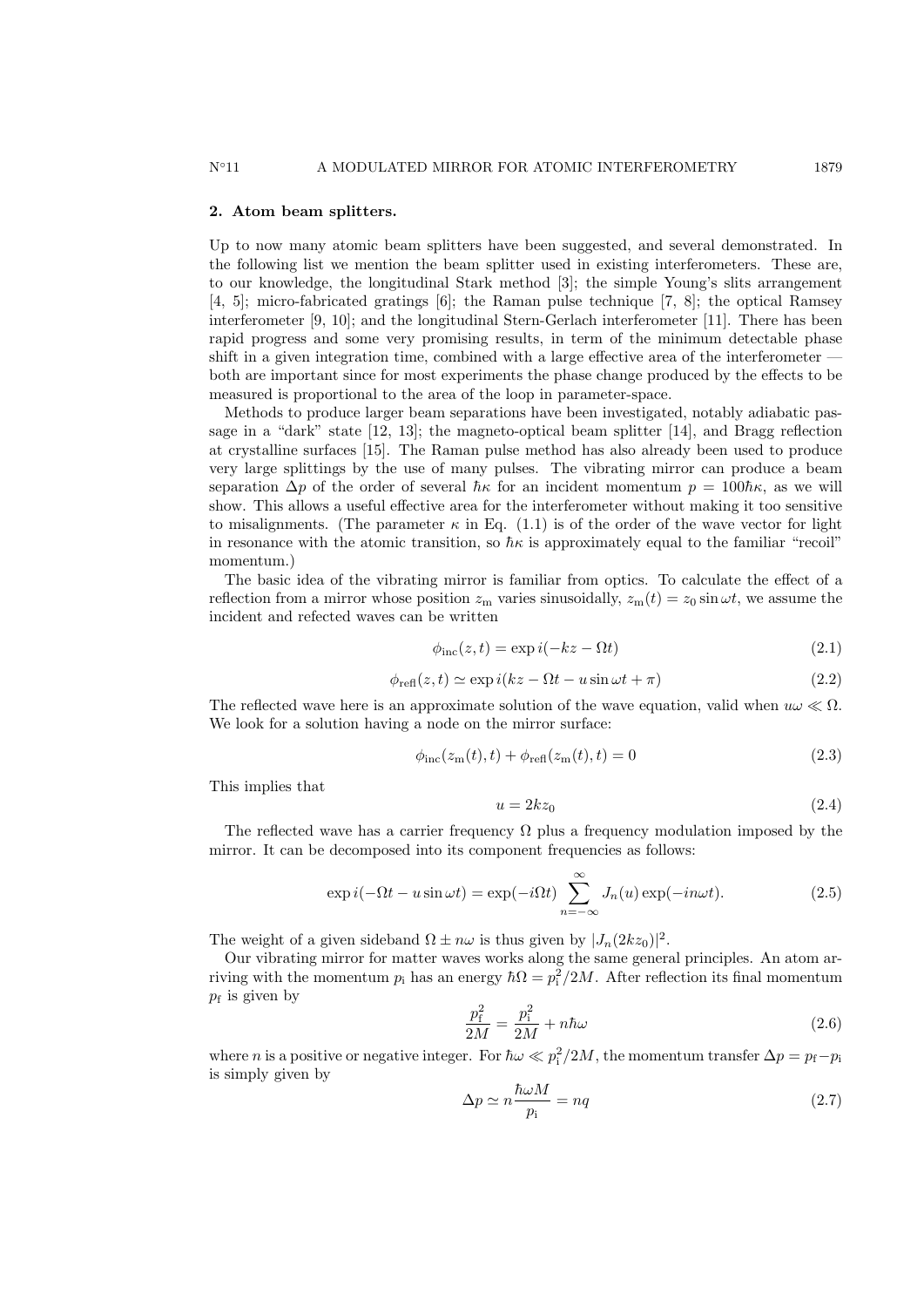where the elementary momentum spacing  $q$  is equal to

$$
q \equiv \frac{\hbar \omega M}{p_i} \tag{2.8}
$$

The efficiency of the transfer from  $p_i$  to  $p_f$ , for the case of a vibrating exponential potential, is the subject of the following sections.

#### 3. Perturbative calculation in the Born approximation.

In this section we present a perturbative calculation of the momentum transfer for atoms reflected off a modulated evanescent potential. Since the problem is invariant under a translation parallel to the mirror surface, we only consider the motion along the  $z$ -axis, defined normal to the surface.

3.1. THE COUPLING BETWEEN UNPERTURBED STATES. — The Hamiltonian is split into two parts:

$$
H = H_0 + V_1
$$

where  $H_0$  is the un-modulated part:

$$
H_0 = \frac{p^2}{2M} + V_0 \exp(-2\kappa z)
$$
\n(3.1)

This Hamiltonian is responsible for the standard reflection of atoms off the evanescent wave  $[2]$ .  $V_0$  is the light shift of the ground state of the atom at the prism-vacuum interface located at  $z = 0$ . We consider that the atom adiabatically follows the energy state given by  $(3.1)$ without emitting any spontaneous photons. For simplicity, we further do not consider possible atom-surface interactions (van der Waals potential, e.g.), supposing that the atom remains far enough from the surface so that these are negligible compared to the evanescent wave potential in  $H$ .  $V_1$  is the modulated part of the atom-laser interaction [16]:

$$
V_1 = \epsilon V_0 \exp(-2\kappa z) \sin(\omega t) \tag{3.2}
$$

We will treat the case that the modulation amplitude  $\epsilon$  is between 0 and 1.

We evaluate the efficiency of the momentum transfer along  $Oz$  by calculating perturbatively the coupling between eigenstates of the unperturbed Hamiltonian  $H_0$  induced by the time dependent part  $V_1$ . The eigenstates of  $H_0$ , characterized by their asympotic momenta  $p > 0$ , are given by [17]  $(P \equiv p/\hbar \kappa)$  is the scaled momentum):

$$
\Psi_P^0(z) = \sqrt{\frac{2P}{\pi L} \sinh(\pi P)} K_{iP}[w(z)] \tag{3.3}
$$

where  $K_i P[w(z)]$  is the Bessel K-function of imaginary parameter iP, and

$$
w(z) = \frac{\sqrt{2MV_0}}{\hbar \kappa} \exp(-\kappa z)
$$
\n(3.4)

These wavefunctions are the eigenfunctions of the unperturbed Hamiltonian  $H_0$ , normalized in a box between  $z = 0$  and  $z = L \gg \kappa^{-1}$ .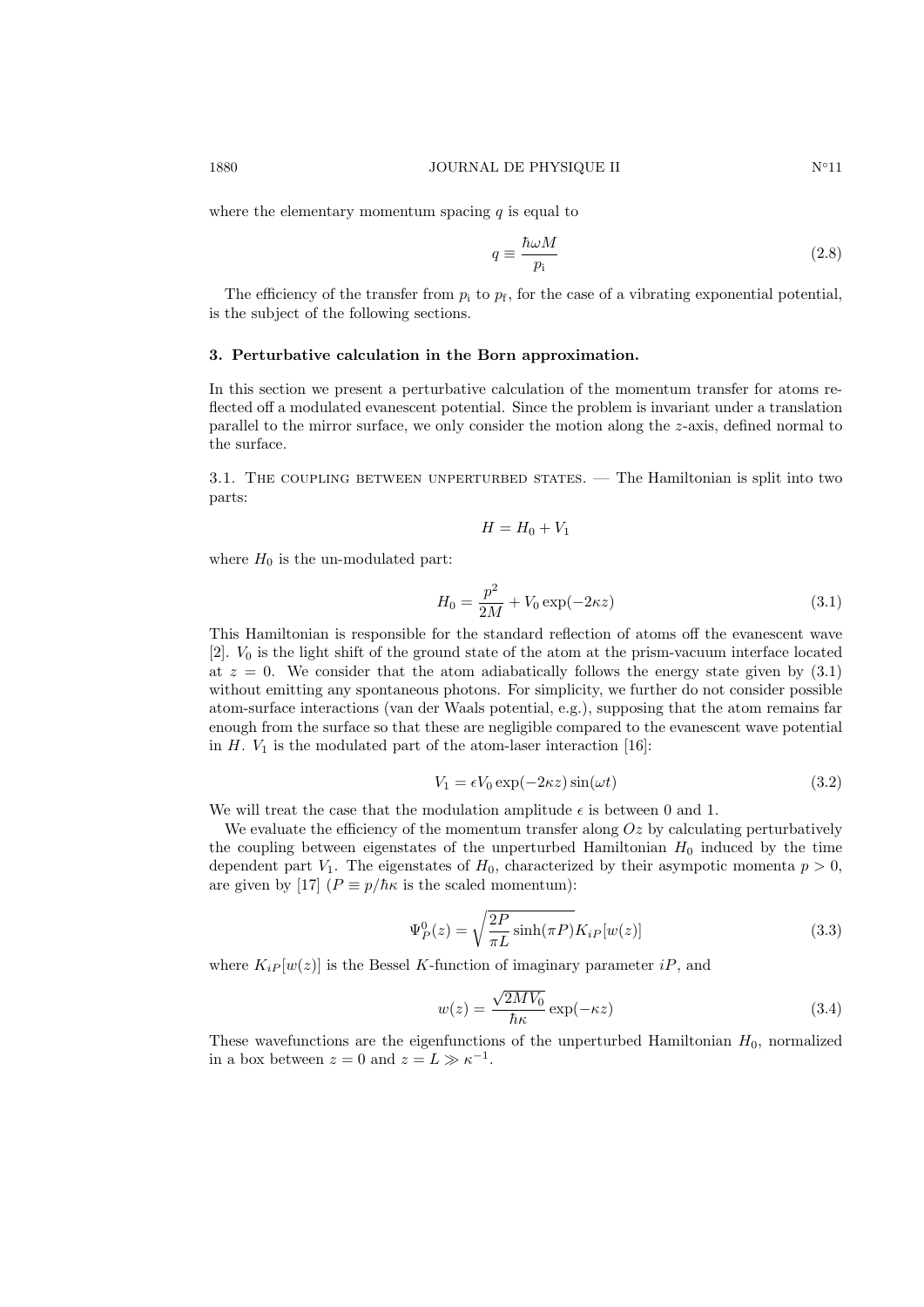According to Fermi's golden rule, the probability for an atom initially in  $\Psi_i^0(z)$  (corresponding to an incident momentum  $p_i$ ) to make a transition to  $\Psi_f^0(z)$  (corresponding to a momentum  $p_f$ ) is given by:

$$
W_{\rm fi} = \frac{1}{\Phi} \frac{\pi}{2\hbar} |\langle \Psi_{\rm f}^0 | \epsilon V_0 \exp(-2\kappa z) | \Psi_{\rm i}^0 \rangle|^2 \rho(E_{\rm f} = E_{\rm i} \pm \hbar \omega)
$$
 (3.5)

where  $\rho(E_f = E_i \pm \hbar \omega)$  is the density of states at the final energy:

$$
\rho(E_{\rm f} = E_{\rm i} \pm \hbar \omega) = \frac{dn}{dE} = \frac{ML}{\pi \hbar p_{\rm f}}
$$
\n(3.6)

and  $\Phi$  corresponds to the flux of the incident atomic wave:

$$
\Phi = \frac{p_i}{2ML} \tag{3.7}
$$

The coupling term in (3.5) can be obtained analytically [18], yielding:

$$
W_{\rm fi} = \frac{\epsilon^2 \pi^2}{64} \sinh(\pi P_{\rm i}) \sinh(\pi P_{\rm f}) \left\{ \frac{(P_{\rm i} + P_{\rm f})(P_{\rm i} - P_{\rm f})}{\sinh(\frac{\pi}{2}(P_{\rm i} + P_{\rm f})) \sinh(\frac{\pi}{2}(P_{\rm i} - P_{\rm f}))} \right\}^2 \tag{3.8}
$$

We now discuss this result in the limits of large and small momenta  $P_i$ ,  $P_f$ , respectively.

3.2. SEMICLASSICAL LIMIT. — In the limit  $P_i, P_f \gg 1$ , we may replace by exponentials the sinh function in (3.8) whose arguments are of the order of  $P_i, P_f$ . The transition probability is then approximated by  $(\Delta P \equiv P_f - P_i)$ :

$$
W_{\rm fi} = \frac{1}{4} \epsilon^2 P_{\rm i}^2 \left( \frac{\frac{\pi}{2} \Delta P}{\sinh(\frac{\pi}{2} \Delta P)} \right)^2 = \frac{1}{4} \epsilon^2 P_{\rm i}^2 \beta^2 (\Delta P) \tag{3.9}
$$

The function

$$
\beta(x) = \frac{\frac{\pi}{2}x}{\sinh(\frac{\pi}{2}x)}\tag{3.10}
$$

appearing in (3.9) is equal to unity for  $x = 0$  and decreases exponentially for  $|x| \gg 1$ . It describes the decrease of the efficiency of the momentum transfer if the potential undergoes too many oscillations during the reflection of the atom. Indeed the interaction time of the atom with the evanescent wave is given by

$$
\tau = \frac{M}{\kappa p_{\rm i}}\tag{3.11}
$$

and the momentum transfer can be written

$$
\frac{\Delta p}{\hbar \kappa} \approx \omega \tau \equiv Q \tag{3.12}
$$

where  $Q = q/\hbar \kappa$ . The rapid decrease of the function  $\beta(x)$  means that only a few  $\hbar \kappa$  of momentum can be transferred efficiently.

In figure 1, we show  $W_f$  at  $p_i = 100 \hbar \kappa$  for the upper and the lower sideband, as a function of  $Q$ . Note that the results  $(3.8)$  and  $(3.9)$  predict an asymmetry in the transfer efficiency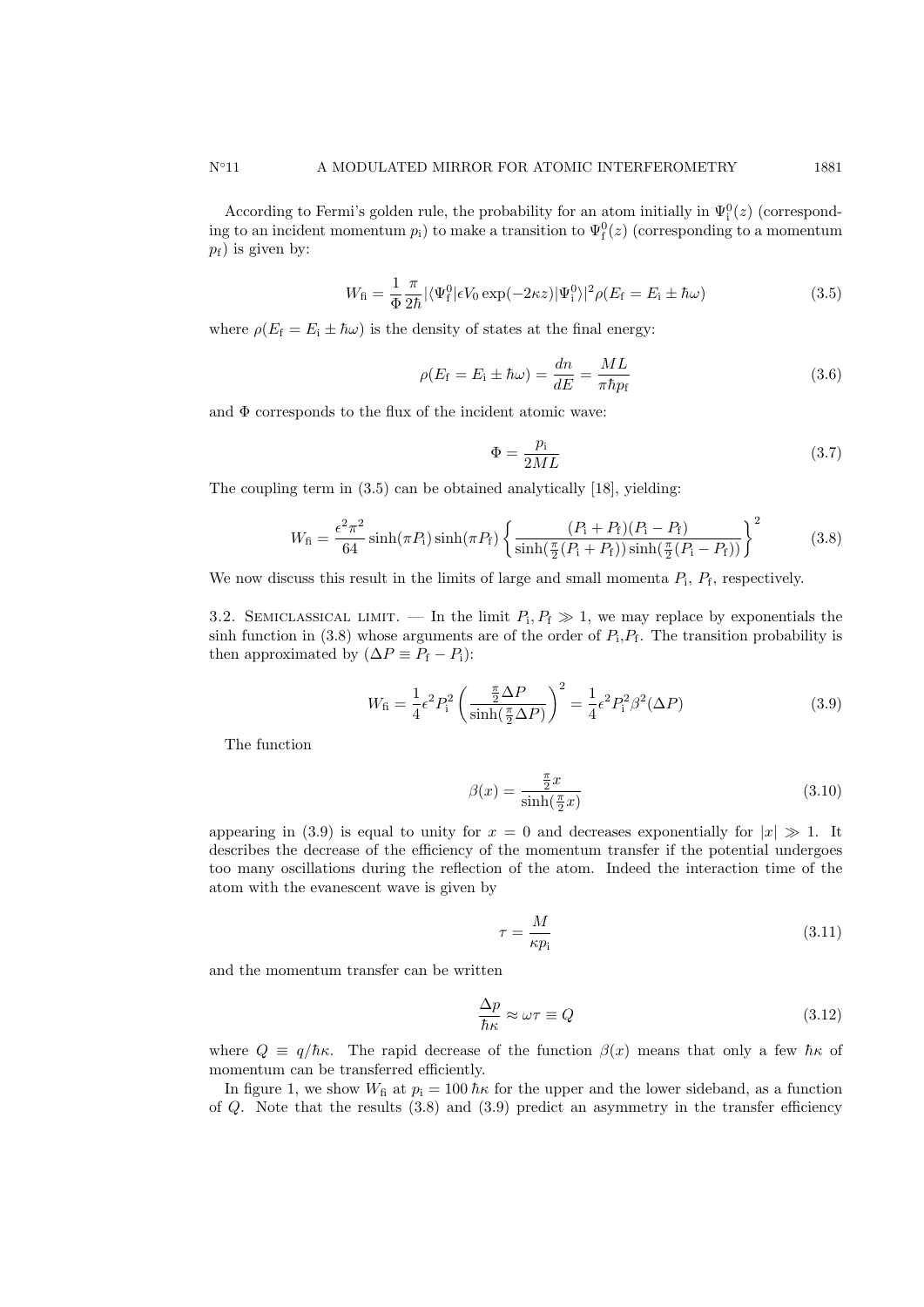

Fig. 1. — Heights of the sidebands for orders  $n = \pm 1$  as a function of  $Q \equiv \omega \tau$ . The incident momentum is  $p_i = 100 \hbar \kappa$ , and the modulation depth is  $\epsilon = 1$ . The values are normalized to an incident wave with unit amplitude. Dashed lines: the result of the Born approximation,  $W<sub>f</sub>$  (Eq.  $(3.8)$ , multiplied by a factor  $p_i/p_f$  in order to normalize the amplitude of the incident wave. The upper (lower) line corresponds to  $n = +1(-1)$ . Solid line: result of the semmiclassical approximation,  $|a_1|^2$ , (Eq. (4.20)). Circles: numerical solution (Sect. 5) for the normalized momentum distribution  $|\psi(p)/\psi(p_i)|^2$  with  $p^2 = p_i^2 + 2M\hbar\omega$  (i.e. sideband  $n = +1$ ). For the sake of clarity, the points have been joined in the region  $Q < 4.2$  (light dashed line). The parameters of the numerical calculation are given in the text (Sect. 5). Crosses: same as before, but now  $n = -1$ .

between the upper and lower sideband  $P_{f\pm} = \sqrt{P_i^2 \pm 2P_iQ}$ . This asymmetry is due to the fact that the monemtum transfer  $\Delta P_{\pm} = P_{f\pm} - P_i$  is not the same for the two sidebands (<sup>1</sup>):

$$
|\Delta P_{+}| - |\Delta P_{-}| \approx -\frac{Q^2}{P_{\rm i}}\tag{3.13}
$$

Since the transfer efficiency (3.9) depends strongly on the momentum transfer, this difference shows up in the ratio  $W_+/W_$  between the weights of the sidebands:

$$
\frac{W_{+}}{W_{-}} \approx \exp\left(\pi \frac{Q^2}{P_{\rm i}}\right) = \exp\left(\pi \frac{\hbar \omega^2 M^2}{p_{\rm i}^3 \kappa}\right) \tag{3.14}
$$

3.3. QUANTUM LIMIT. — In the limit of small momenta  $P_i, P_f \ll 1$ , one expects the evanescent wave mirror to produce the same resuts as a "hard" ideal mirror (Sect. 2.), since the wavelength of the incident atom is then longer than the characteristic decay length  $1/2\kappa$  of the mirror potential. In this limit expression (3.8) becomes:

$$
W_{\rm fi} \approx \frac{1}{4} \epsilon^2 P_{\rm i} P_{\rm f} \tag{3.15}
$$

This result can be interpreted by noting that the vibrating evanescent wave mirror, in this regime [17], behaves as an ideal mirror moving as

$$
z_{\rm m}(t) = \frac{1}{2\kappa} \ln(1 + \epsilon \sin \omega t) \tag{3.16}
$$

<sup>&</sup>lt;sup>(1</sup>) The asymmetry (3.13) is due to the non-linear dispersion relation  $\Omega = \hbar k^2/2M$  of de Broglie-waves. For light waves propagating in vacuum in one dimension,  $\Omega = ck$ , and this asymmetry vanishes.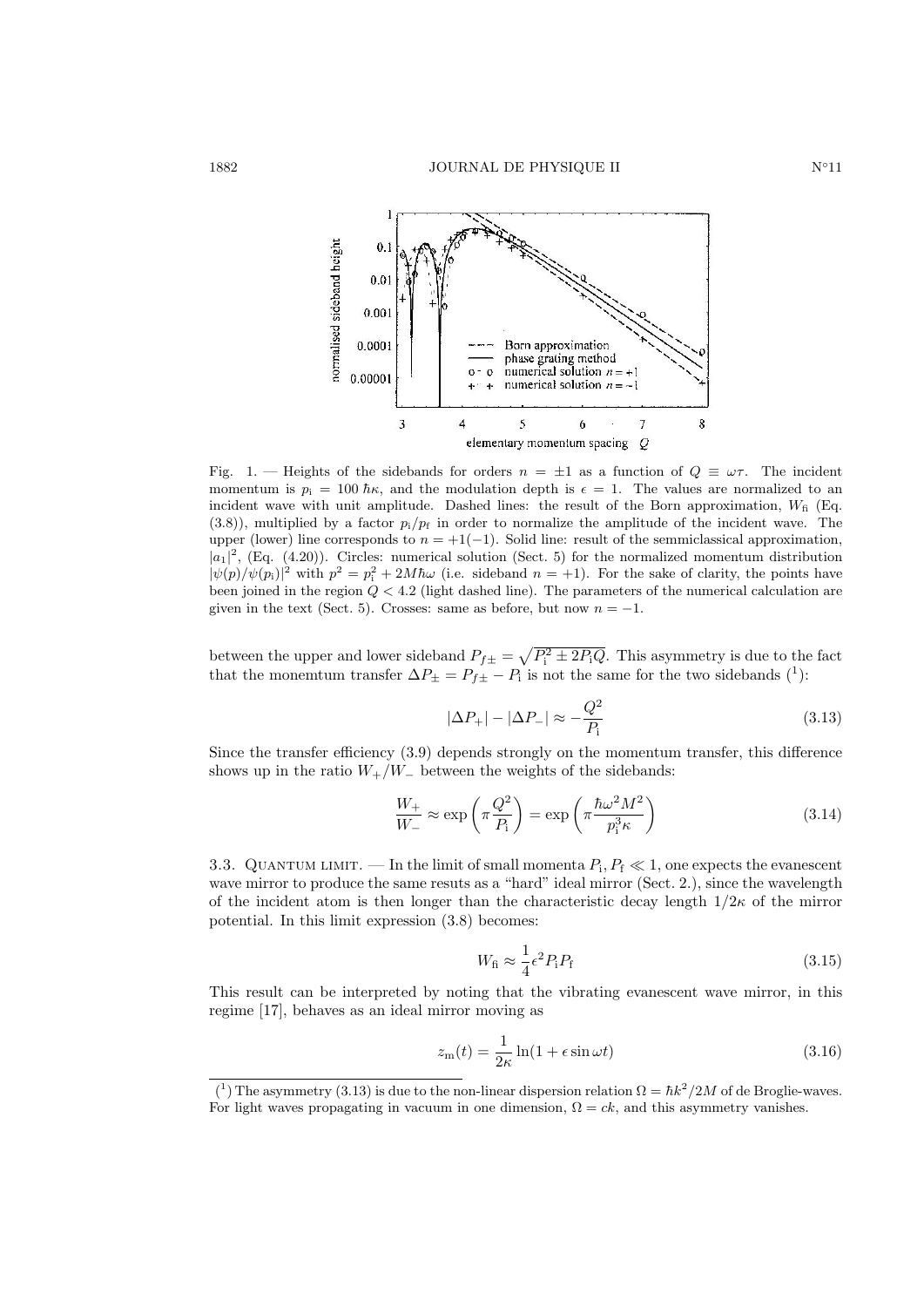For a small modulation amplitude  $\epsilon$ , this given a sinusoidal variation having amplitude  $z_0 =$  $\epsilon/2\kappa$ . Following the discussion of section 2, the weight of the first sideband is then given by  $|J_1(u)|^2 \approx u^2/4$  where the argument  $u = \epsilon P_i$  (using Eq. (2.4) and  $k = p/\hbar$ ). The flux into the sideband  $P_f$  is then given by  $(3.15)$ , per unit flux in the incident state.

### 4. Semiclassical path integral approach.

In this section, we present a semi-classical perturbation method which allows us to derive the atomic wave function after reflection off the modulated mirror. This method is similar to the one developed for the problem of atomic wave diffraction by a thin phase grating [19]. It leads to a perturbed wave function which is phase-shifted with respect to the wave function obtained for a non-modulated mirror. The phase shift is simply the integral of the modulated potential along the classical unperturbed trajectory of the bouncing atom. In [19], this method was derived using a Feynman path integral approach which allowed for a detailed study of the approximations involved in the derivation. For the sake of simplicity, we present here an alternative derivation based on a modification of the standard WKB treatment so that it can be applied to a time-modulated potential.

4.1. Phase shift of the semiclassical wave function. — Consinder the wave function  $\Psi^0(z)$  which is an eigenstate of  $H_0$  at the energy  $E_i$ . We look for a perturbed wave function of the following form

$$
\Psi(z,t) = \Psi^0(z) e^{-iE_1 t/\hbar} \exp(iS_1(z,t)/\hbar)
$$
\n(4.1)

where  $S_1(z,t)$  is a small correction introduced by the modulated part of the potential. The time-dependent Schrödinger equation gives:

$$
\frac{\partial S_1}{\partial t} - \left(\frac{i\hbar}{m\Psi^0(z)}\frac{d\Psi^0}{dz}\right)\frac{\partial S_1}{\partial z} - \frac{i\hbar}{2M}\frac{\partial^2 S_1}{\partial z^2} + \frac{1}{2M}\left(\frac{\partial S_1}{\partial z}\right)^2 = -V_1(z,t) \tag{4.2}
$$

In the semiclassical limit, where the de Broglie wavelenght of the particle is much smaller than the typical length scale  $\kappa^{-1}$  of the potential  $V_0(z)$ , we can approximate  $\Psi^0(z)$  in the classically allowed region by the well-known WKB result:

$$
\Psi_{WKB}^{0\pm}(z) = \frac{1}{\sqrt{k(z)}} \exp\left(\pm i \int^z k(z')dz'\right)
$$
\n(4.3)

where the local wave vector  $k(z)$  is given by

$$
k(z) = \frac{1}{\hbar} \sqrt{2M(E_{\rm i} - V_0(z))}
$$
\n(4.4)

Using now this result for  $\Psi^0(z)$ , we can write

$$
-\frac{i\hbar}{M\Psi_{WKB}^{0\pm}(z)}\frac{d\Psi_{WKB}^{0\pm}}{dz} \approx \pm \frac{\hbar k(z)}{M} = v(z)
$$
\n(4.5)

where  $v(z)$  is the classical velocity of the particle moving in the unperturbed potential. It can be either negative (before reflection) or positive (after reflection). Note that we have neglected in  $(4.5)$  the derivative of the prefactor of  $(4.3)$  which would lead to small corrections. The equation of evolution for  $S_1$  can now be written

$$
\frac{\partial S_1}{\partial t} + v(z)\frac{\partial S_1}{\partial z} = -V_1(z,t) + \frac{i\hbar}{2M}\frac{\partial^2 S_1}{\partial z^2} - \frac{1}{2M}\left(\frac{\partial S_1}{\partial z}\right)^2\tag{4.6}
$$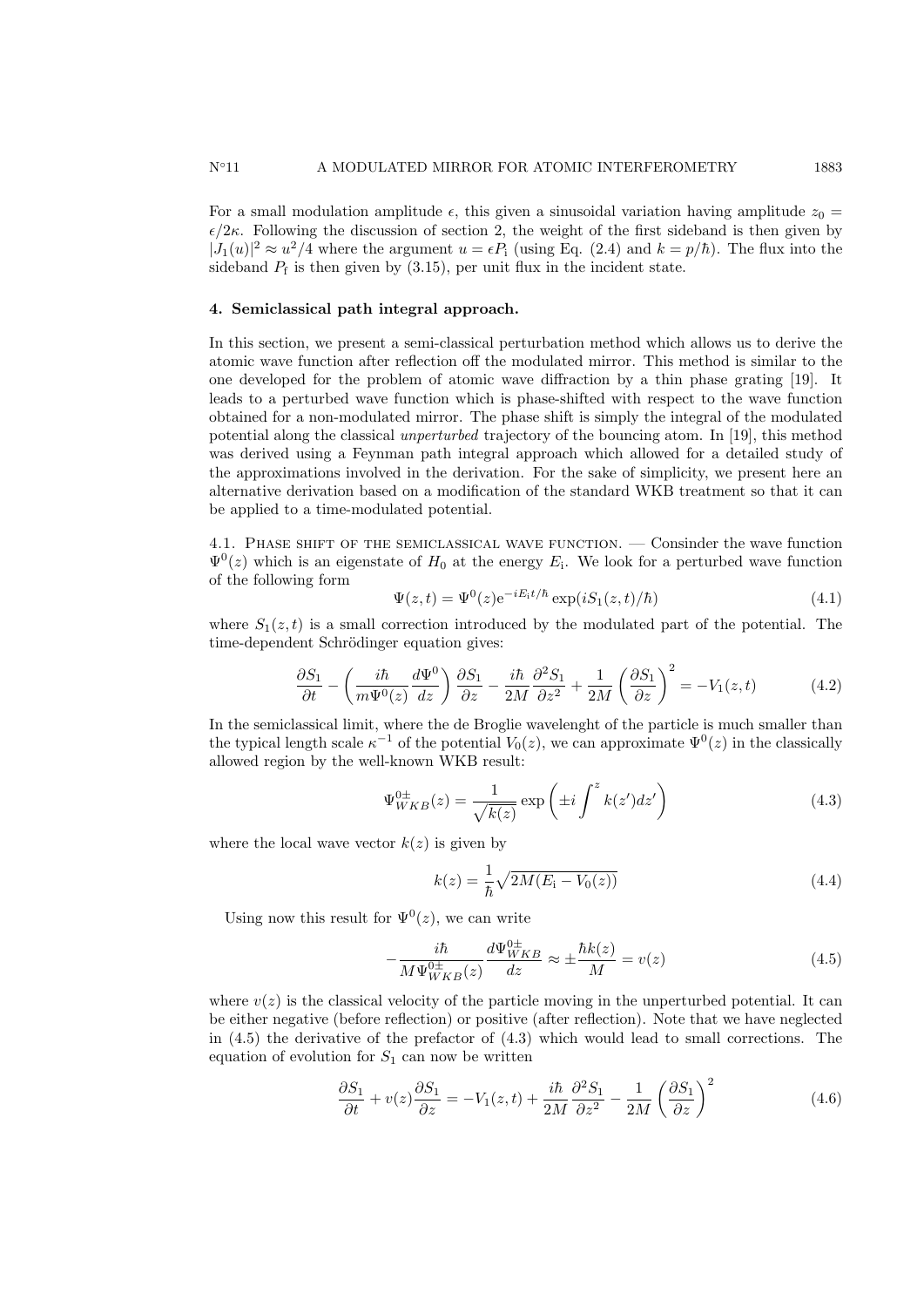This equation can be solved formally by the method of characteristics: using the characteristic curve  $z_c(t)$  defined by

$$
\frac{d}{dt}z_c(t) = v(z_c(t))
$$
\n(4.7)

the left hand side of (4.6) can be written

$$
\left(\frac{\partial}{\partial t} + v(z)\frac{\partial}{\partial z}\right)S_1 = \frac{d}{dt}S_1(z_c(t), t)
$$
\n(4.8)

The characteristic curve  $z_c(t)$  is the classical trajectory corresponding to a reflection in the unperturbed potential [17]:

$$
z_c(t) = \frac{1}{2\kappa} \ln \left[ \frac{V_0}{E_i} \cosh^2(t - t_0)/\tau \right]
$$
\n(4.9)

At the "bouncing time"  $t = t_0$ , the atom reaches its classical turning point.

Substituting (4.8) in (4.6), we have the implicit solution

$$
S_1(z,t) = -\int_{-\infty}^t dt' V_1(z' = z_c(t'), t')
$$
  
+ 
$$
\frac{1}{2M} \int_{-\infty}^t dt' \left( i\hbar \frac{\partial^2 S_1}{\partial z^2} - \left( \frac{\partial S_1}{\partial z} \right)^2 \right) (z' = z_c(t'), t')
$$
(4.10)

In the limit  $t \to -\infty$ , (4.10) vanishes and (4.1) then reduces to the unperturbed wave function. We are interested here in the case  $t - t_0 \gg \tau$ , when the final time t is in the asymptotic region after the reflection.

We now neglect the second term of the right hand side of (4.10). We will investigate the validity of this approximation in detail later on, but we can justify it here in a few words. We are neglecting a second derivative  $\partial^2 S_1/\partial z$  and a second order term  $(\partial S_1/\partial z)^2$ . The second derivative should have a small contribution in the semiclassical regime of interest here; its effect is mostly to correct the classical motion and to change the prefactor entering in (4.3). The second order term  $(\partial S_1/\partial z)^2$  should be small compared to the first order term entering in (4.2), since we expect  $S_1$  itself to be a small correction to the unperturbed wave function.

Using the expression (3.2) for  $V_1(z', t')$ , the integration in (4.10) now yields the phase shift [20]:

$$
\frac{S_1(z,t)}{\hbar} = -\frac{\epsilon}{\hbar} \frac{p_i^2}{2M} \int_{-\infty}^t \frac{\sin \omega t'}{\cosh^2(t'-t_0)/\tau} dt'
$$
  
= 
$$
-\epsilon P_i \beta(\omega \tau) \sin \omega t_0
$$
(4.11)

Since we have  $t - t_0 \gg \tau$ , this result does not explicitly depend on the upper bound t, up to small terms of order  $\exp[-2(t - t_0)/\tau]$ .

We recover the function  $\beta(\omega \tau) = \beta(Q)$  defined in (3.10). The "bouncing time"  $t_0(z, t)$  of the classical trajectory (4.9) is fixed such that latter ends at time t at the position z:  $z_c(t) = z$ . Expanding the trajectory (4.9) for  $t - t_0 \gg \tau$ , we find:

$$
z = \xi_{\text{eff}} + \frac{p_i}{M}(t - t_0)
$$
\n(4.12)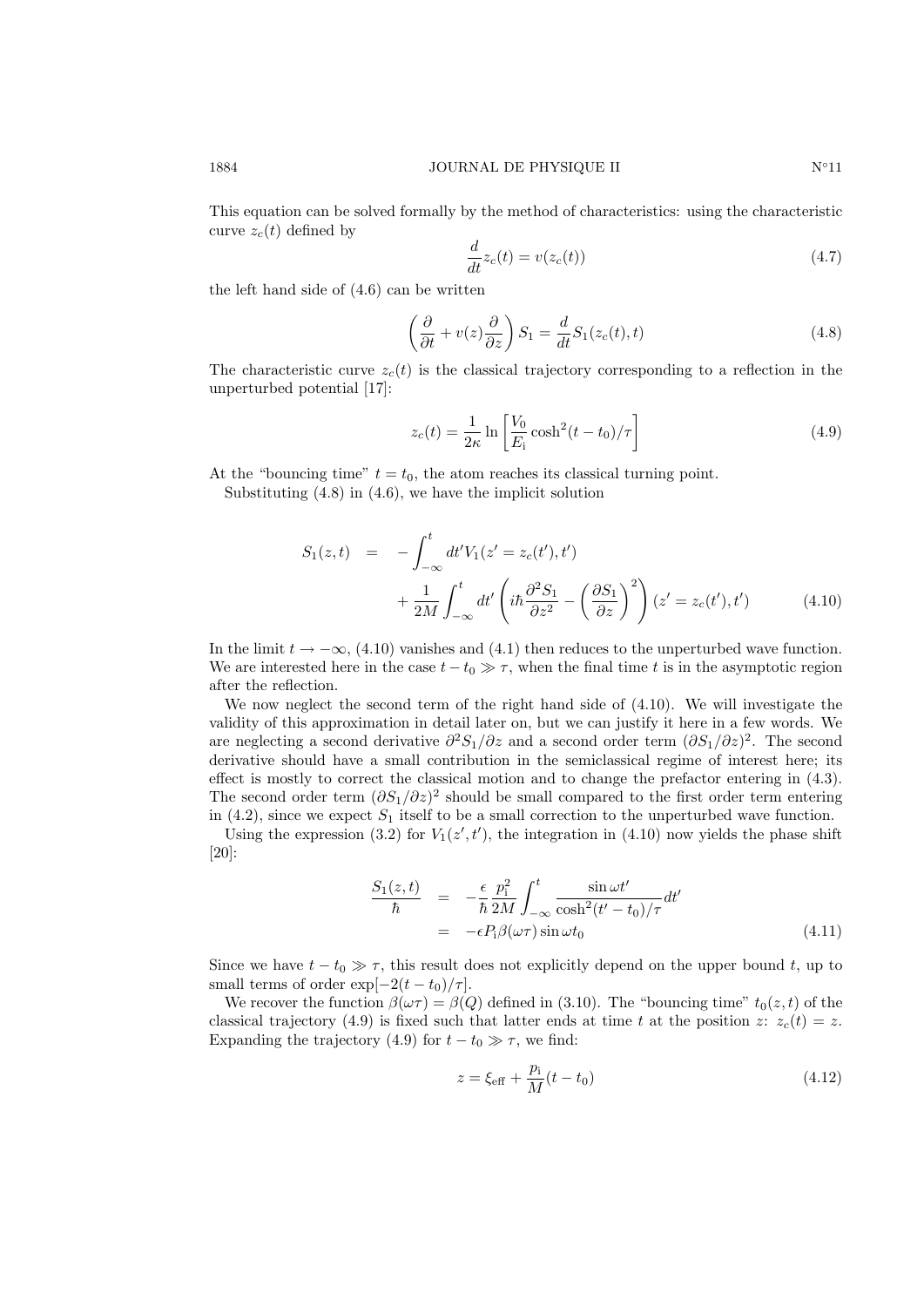where the "effective mirror" position  $\xi_{\text{eff}}$  equals [17]

$$
\xi_{\text{eff}}(p_i) = \frac{1}{2\kappa} \ln \left[ \frac{V_0}{4E_i} \right]
$$
\n(4.13)

We obtain finally

$$
\frac{S_1(z,t)}{\hbar} = -u\sin\left(\omega t - \frac{q}{\hbar}(z - \xi_{\text{eff}})\right)
$$
\n(4.14)

where the modulation index  $u$  is given by:

$$
u = \epsilon P_{i}\beta(Q). \tag{4.15}
$$

4.2. The final energy spectrum. — The reflected wave function in the asymptotic region  $\kappa z \gg 1$  can now be written

$$
\Psi_{\text{fin}}(z,t) = C \exp \frac{i}{\hbar}(-E_{\text{i}}t + p_{\text{i}}z + \hbar \eta + S_{1}(z,t))
$$
\n(4.16)

In this expression C is a normalization factor and  $\eta = \eta(p_i)$  is the phase shift of the wave function due to the reflection off the non-modulated evanescent potential. Replacing  $S_1(z,t)$ by its expression (4.14), and using (2.5) to expand the result in terms of energy sidebands, we have

$$
\Psi_{\text{fin}}(z,t) = Ce^{i\eta} \sum_{n=-\infty}^{\infty} a_n \exp \frac{i}{\hbar}(-E_n t + p_n z)
$$
\n(4.17)

where the n'th sideband has energy  $E_n$  and momentum  $p_n(q \equiv \hbar \omega M/p_i)$ :

$$
E_n = E_i + n\hbar\omega\tag{4.18}
$$

$$
p_n = p_i + nq \tag{4.19}
$$

and its amplitude  $a_n$  equals:

$$
a_n = J_n(u) \exp(-inq \xi_{\text{eff}}/\hbar)
$$
\n(4.20)

Note also that, if the phase of the modulated potential at  $t = 0$  is shifted by  $\phi$ , then the phases of the sidebands are shifted accordingly:

$$
\omega t \to \omega t - \phi \qquad \Rightarrow \qquad a_n \to a_n e^{in\phi} \tag{4.21}
$$

As usual in phase modulation problems, there are two limiting regimes for the result (4.17– 4.20), depending on the order of magnitude of the modulation index u. For a low modulation index,  $u \ll 1$ , the Bessel functions  $J_n(u)$  have magnitude  $(u/2)^{|n|}$ , and the diffracted spectrum consists essentially of the carrier  $n = 0$  and the two first sidebands  $n = \pm 1$ . In this regime, we recover the result (3.9) of the Born approximation for the first sideband, evaluated for a semiclassical momentum  $p_i \gg \hbar \kappa$ :

$$
|a_1|^2 = |J_1(u)|^2 \simeq \frac{u^2}{4} = \frac{1}{4} \epsilon^2 P_i^2 \beta^2(Q) = W_{\text{fi}}
$$
 (4.22)

where we have assumed in addition  $Q \ll P_i$  so that  $Q \simeq \Delta P$ . Note, however, that the semiclassical approach does not account for the asymmetry of the sideband weights (3.14); this property is related to the approximations involved (see below).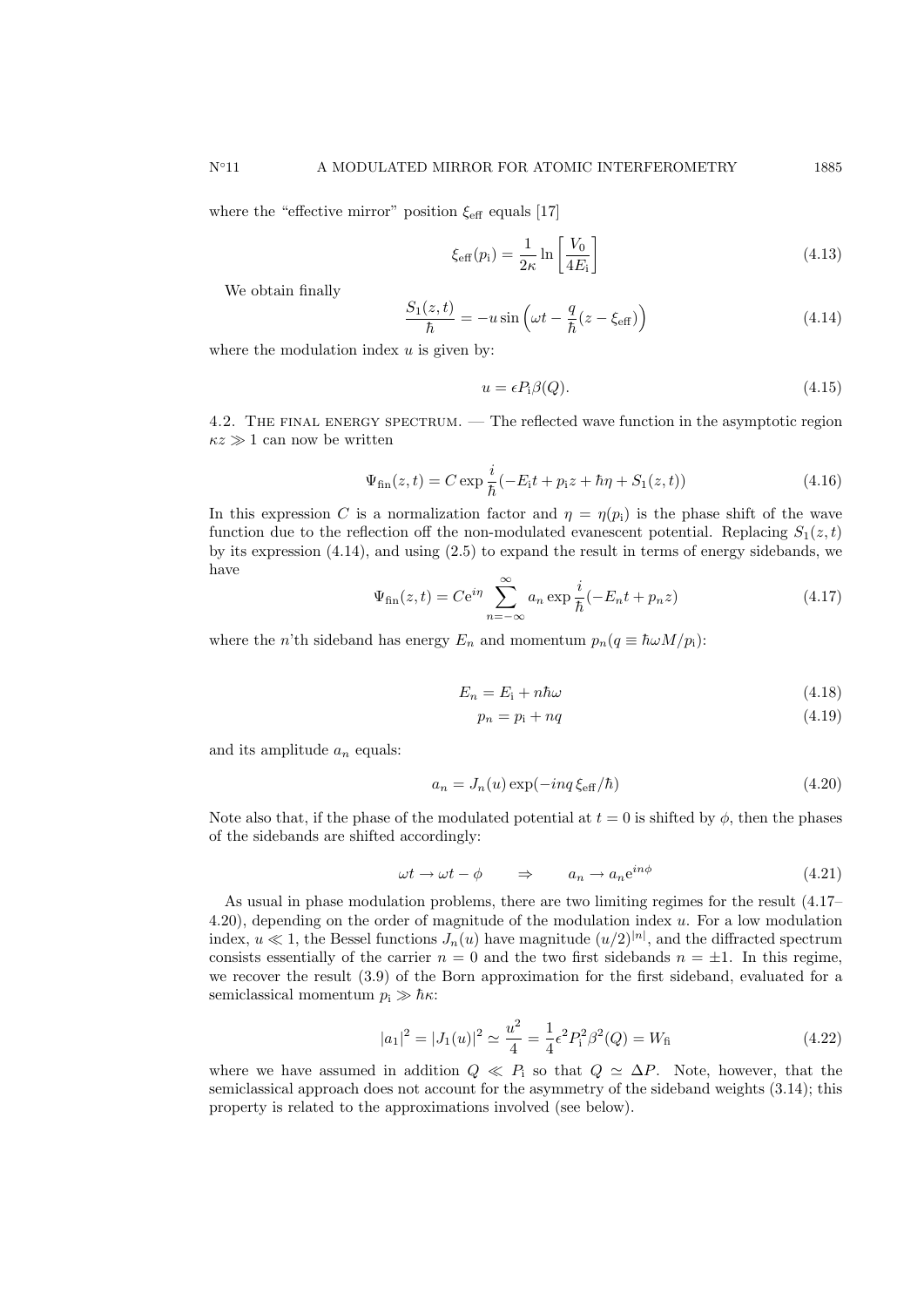The semiclassical result (4.17) and (4.20) extends the Born result (3.9) into the region of high modulation index  $u \geqslant 1$ , where several lines are present with an appreciable weight. The most intense lines correspond to  $n \sim \pm u$ , and they lead to a velocity change for the atom  $\Delta v_{\text{at,max}} \simeq uq/m$ . For  $\epsilon \ll 1$ , where the vibration of  $z_{\text{m}}(t)$  is harmonic  $(2\kappa z_{\text{m}}(t) = \epsilon \sin \omega t)$ , we can relate  $\Delta v_{\text{at,max}}$  to the "maximal velocity of the vibrating mirror"  $v_{\text{mir,max}} = \epsilon \omega / 2\kappa$ :

$$
\Delta v_{\text{at,max}} = 2v_{\text{mir,max}}\beta(Q) \tag{4.23}
$$

For a "hard" mirror formed with a potential step, one would expect simply  $\Delta v_{\text{at,max}}$  $2v_{\text{mir,max}}$ . The reduction factor  $\beta(Q)$  ( $\beta(Q) \ll 1$  for  $Q > 1$ ), which appears either in the modulation index u (see (4.15)) or in  $\Delta v_{\text{at,max}}$  (see (4.23)) is due to the "softness" of the potential. Indeed, the efficiency of the momentum transfer is proportional to the Fourier transform of the potential "seen" by the atom during the reflection (4.11):

$$
V_0(z_c(t)) = \frac{E_i}{\cosh^2(t - t_0)/\tau},
$$
\n(4.24)

the transform being evaluated at the modulation frequency  $\omega$ . Since this Fourier transform has a natural cutoff frequency of the order of  $\tau^{-1}$ , the transfer efficiency decreases for modulation frequencies larger than this limit, i.e.  $Q > 1$ . The same reduction factor  $\beta(Q)$  appears in the classical problem of a particle bouncing on a modulated exponential potential. The equation of motion for the particle is:

$$
M\frac{d^2z}{dt^2} = 2\kappa V_0 e^{-2\kappa z} (1 + \epsilon \sin \omega t)
$$
\n(4.25)

The energy change in the reflection can be written:

$$
E_{\rm f} - E_{\rm i} = \int_{-\infty}^{\infty} M \frac{dz}{dt} \frac{d^2 z}{dt^2} dt = -\epsilon V_0 \omega \int_{-\infty}^{\infty} \cos(\omega t) e^{-2\kappa z} dt \qquad (4.26)
$$

using an integration by parts. We evaluate this last integral along the atomic trajectory in the non-modulated potential, obtaining

$$
\frac{E_{\rm f} - E_{\rm i}}{E_{\rm i}} = -2\epsilon Q\beta(Q)\cos\omega t_0\tag{4.27}
$$

The maximal atomic velocity change (for  $\cos \omega t_0 = \pm 1$ ) is then:

$$
\frac{\Delta v_{\text{at,max}}}{v_{\text{i}}} = \epsilon Q \beta(Q) \tag{4.28}
$$

or

$$
\Delta v_{\text{at,max}} = \epsilon \frac{\omega}{\kappa} \beta(Q) \tag{4.29}
$$

which is identical to  $(4.23)$ . Note finally that exactly the same dependence on  $Q$  appears in the diffraction of atoms by a standing wave at oblique incidence [21, 19].

4.3. Validity of the semiclassical approach. — The first validity condition for a semiclassical approach requires

$$
P_{\rm i} \gg 1\tag{4.30}
$$

i.e. an incident de Broglie wavelenght much smaller than the decay lenght of the potential.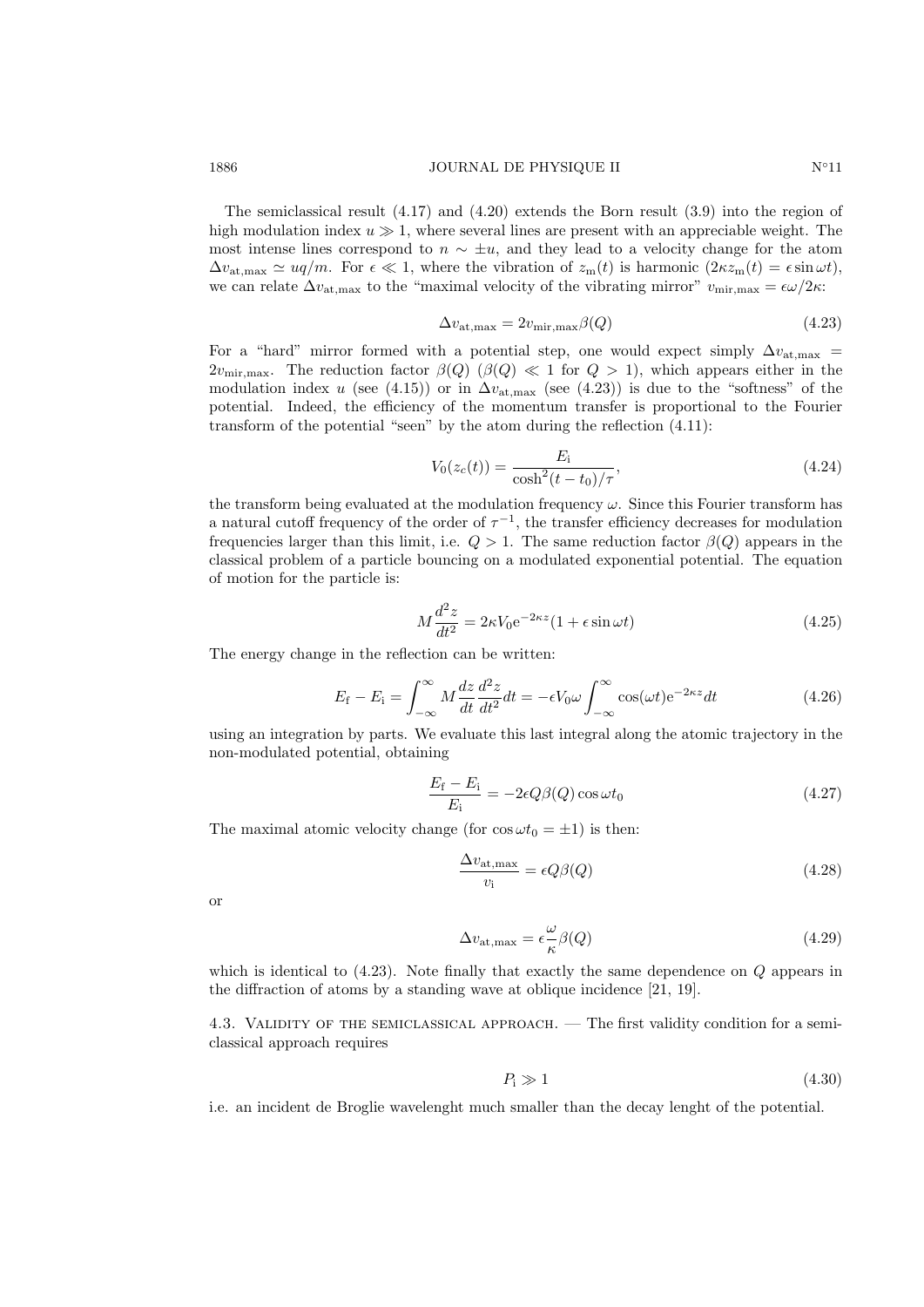A second constraint on the validity of (4.17) results from the use of the method of characteristics. Since the expression (4.11) for  $S_1(z, t)$  has been obtained by integrating over the classical trajectory of the atoms in the absence of the modulated potential, we require that this classical trajectory is only slightly perturbed by the modulation. Otherwise the perturbative expansion underlying (4.11) would not be possible. This condition is fulfilled in two cases. One can first take a very small modulated potential ( $\epsilon \ll 1$ ); the frequency of the modulation can then be chosen freely. The other option is to take an arbitrarily large modulation factor (up to  $\epsilon = 1$ ), but to impose a modulation frequency  $\omega$  much greater than the characteristic "frequency" of the bouncing process  $1/\tau$ , where  $\tau$  is the reflection time. The modulated potential then induces a fast atomic micromotion, which is superimposed on the slow unperturbed bouncing motion. In the following, we focus on this second option, since it may lead to important transfer of momentum for the atoms. This condition can be written:

$$
\omega \tau = Q \gg 1 \tag{4.31}
$$

In the previous calculation, an additional approximation is involved, which consists in neglecting in the expression (4.10) for  $S_1(z,t)$  the contributions of the terms  $\partial^2 S_1/\partial z^2$  and  $(\partial S_1/\partial z)^2$ . Before going further in a quantitative estimation of the corresponding error, we can point out two consequences of this approximation, which appear clearly in the result (4.17). First, (4.17) does not strictly fulfill the dispersion relation for matter waves  $E_n = p_n^2/2M$ . Equations (4.18) and (4.19) only constitute a linearized version of this dispersion relation for small  $nq$ , and this induces a small phase error, that should be compensated by the contribution of these two partial derivatives neglected in (4.10). Secondly the momentum distribution deduced from  $(4.17)$  is a symmetric comb centered on  $p_i$ , with sidebands whose weight is proportional to  $|a_n|^2 = |a_{-n}|^2$ . However we know from the Born treatment (Sect. 3) that an asymmetry appears in the spectrum, when the parameter  $Q^2/P_i$  becomes of the order of 1 or larger (see (3.13)). We show now how one can recover this validity condition from a detailed analysis of the contributions of the two partial derivatives mentioned above.

We estimate the magnitude of the second term of the right hand side of (4.10), in order to determine the region of parameter space where it can be neglected with respect to the leading term. As an estimation we take  $S_1(z,t) = 0$  before the bouncing time  $(t < t_0)$ , and we use for  $t > t_0$  the asymptotic expression for  $S_1^{(0)}(z, t)$  given in (4.14) (<sup>2</sup>). We obtain in this way, for  $t > t_0$ :

$$
\frac{\partial S_1}{\partial z} = uq \cos(\omega t_0) \tag{4.32}
$$

$$
\frac{\partial^2 S_1}{\partial z^2} = \frac{uq^2}{\hbar} \sin(\omega t_0) \tag{4.33}
$$

We now choose a time t such that  $t - t_0$  is larger than the reflection time  $\tau$  and we evaluate the two contributions that have been neglected in the integral appearing in (4.10):

$$
\left| \frac{i}{2M} \int_{-\infty}^{t} \frac{\partial^2 S_1}{\partial z'^2} (z', t') dt' \right| \sim u \frac{Q^2}{P_1} \frac{t - t_0}{2\tau}
$$
\n(4.34)

$$
\left| \frac{1}{2M\hbar} \int_{-\infty}^{t} \left( \frac{\partial S_1}{\partial z'} \right)^2 (z', t') dt' \right| \sim u^2 \frac{Q^2}{P_1} \frac{t - t_0}{2\tau}
$$
\n(4.35)

 $(2)$  A more precise evaluation of  $S_1$  would require lengthy calculations on this semi-classical framework, due to spurious divergences of the WKB method around the classical turning point.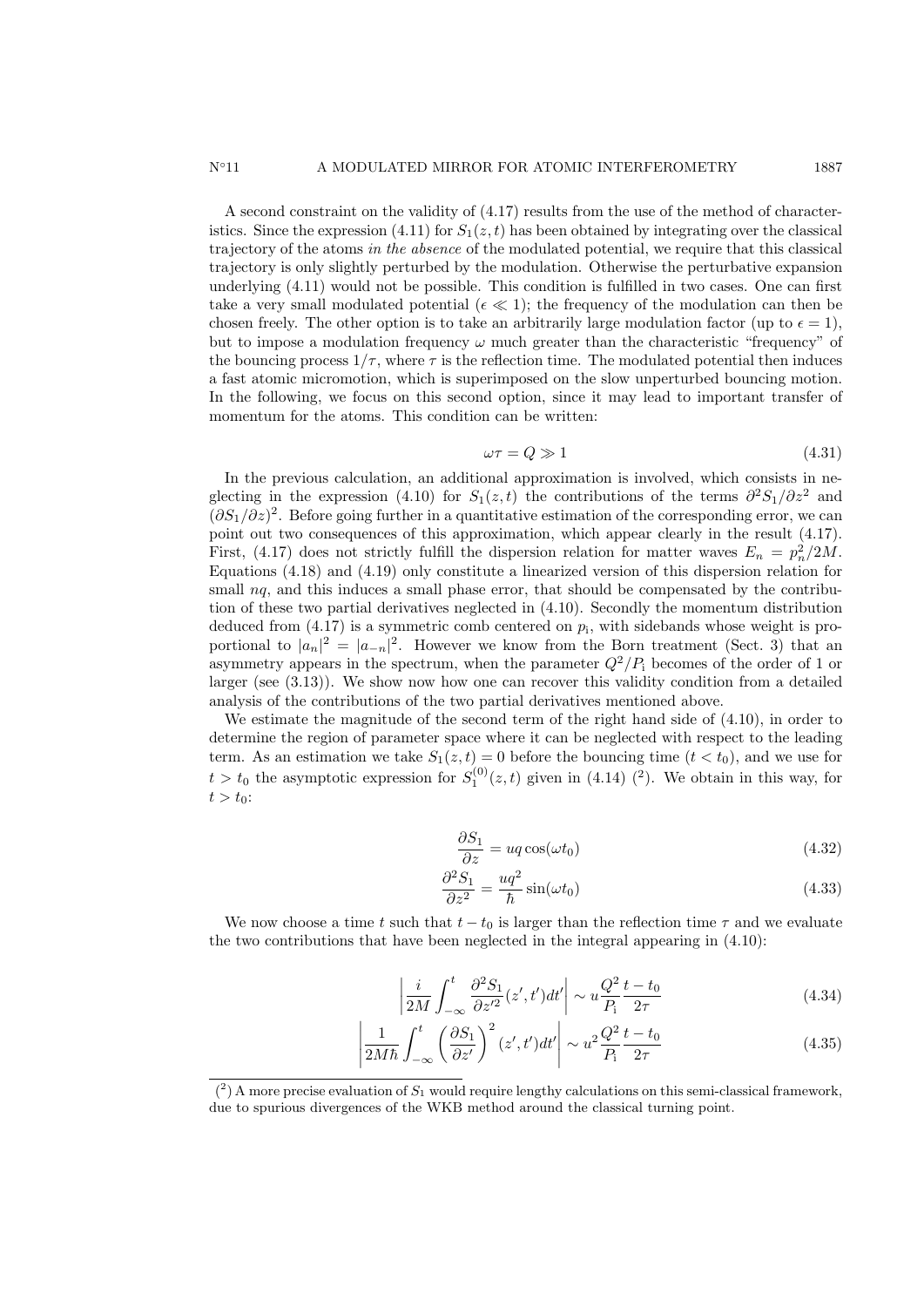The relative magnitude of these two terms depends on the index of modulation. Equation  $(4.34)$  is the leading term in the regime of low modulation index  $(u \ll 1)$ , whereas  $(4.35)$  is dominant in the high modulation domain  $(u \gg 1)$ .

We note that the magnitude of the two terms  $(4.34)$  and  $(4.35)$  increases linearly with time, as expected for corrections to the phase of  $\Psi_{fin}(z, t)$  whose role is to restore the correct dipersion relation for the de Broglie wave. In practice, we can evaluate these two terms for a time  $t$ located well after the classical turning time  $t_0$ . We take for instance:

$$
t - t_0 \simeq 4\tau \tag{4.36}
$$

After the time t, the values of the  $a_n$  coefficients appearing in the final wave function (4.17) do not change anymore, and we can impose "by hand" the correct dispersion relation; in other words, we then replace the wave function (4.17) by

$$
\Psi'_{\text{fin}}(z,t) = Ce^{i\eta} \sum_{n} a_n \exp \frac{i}{\hbar} (-E_n t + p'_n z)
$$
\n(4.37)

with  $p'_n \equiv \sqrt{\ }$  $2ME_n$ .



Fig. 2. — Regions of validity of the semiclassical approach, as a function of Q and  $P_i = p_i/\hbar\kappa$ . The modulation depth was taken as  $\epsilon = 1$ . The semiclassical approach is valid in the region between the lines (b) and (d). The line (c)  $(u = 1)$  separates the regimes of high (above) and low (below) modulation index u. (a) Line  $Q = 3$ , (Eq. (4.30)) defining the region for a fast classical micromotion of the atom. (b) Limit  $2(\Delta P_{max})^2 = P_i$  (Eq. (4.39)). (d) Limit  $2Q^2 = P_i$  (Eq. (4.38)). (e) Limiting condition  $p_i = \hbar \kappa$  for the semiclassical regime. Crosses: parameters corresponding to the numerical solution (Fig. 1 and Sect. 5).

In the regime of low modulation index, the leading correction (4.34) is small compared with the main contribution to  $S_1/\hbar$  if:

$$
2Q^2 \ll P_1 \tag{4.38}
$$

As expected, we recover here the condition required for having a quasi-symmetric spectrum.

In the regime of high modulation index, the main contribution to the phase factor  $S_1/\hbar$  is very large compared to 1, and we now have to require that the leading phase correction (4.35)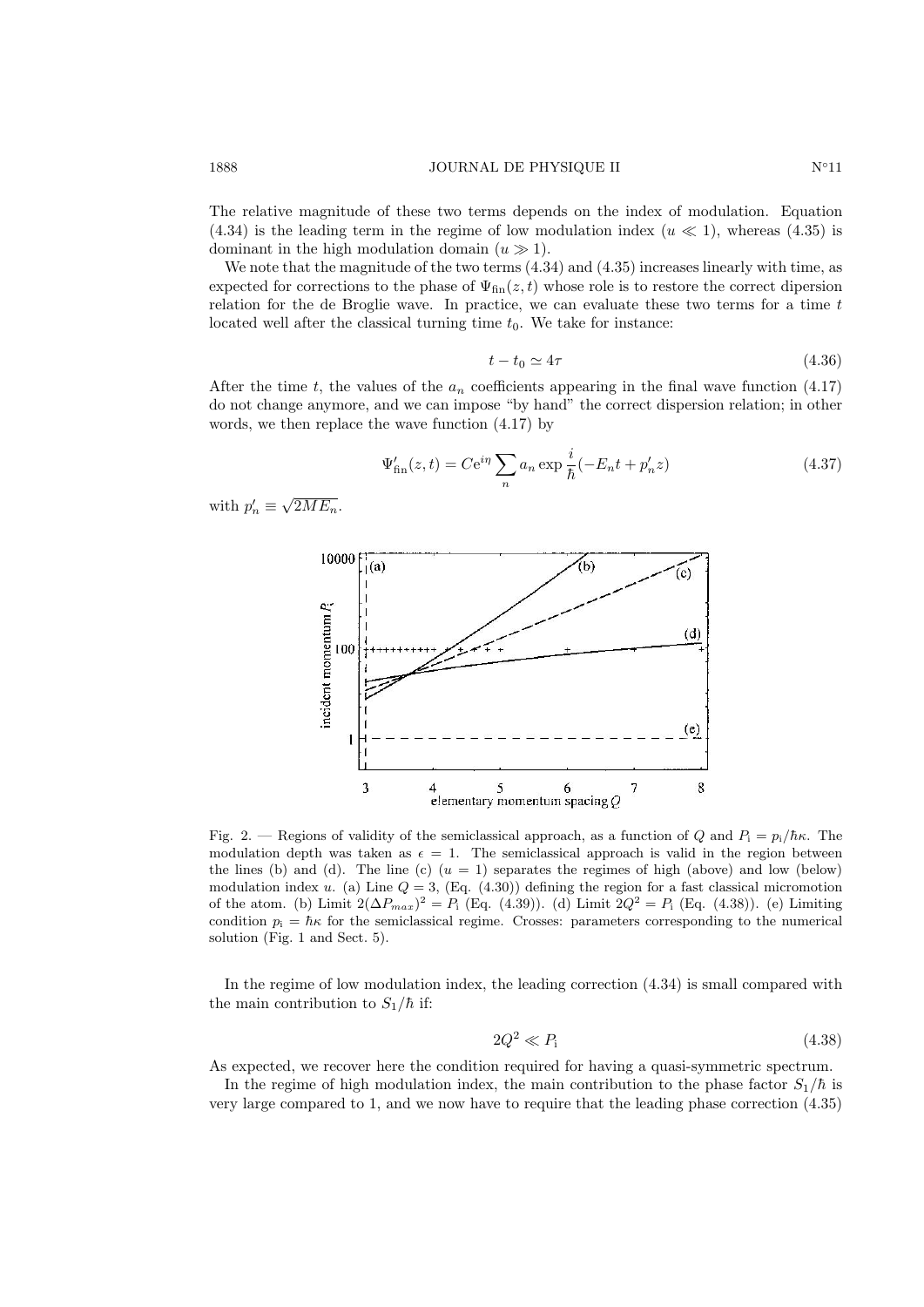$$
2(\Delta P_{\text{max}})^2 \ll P_i \tag{4.39}
$$

where  $\Delta P_{\text{max}}$  represent the maximal appreciable momentum transfer, measured in units of  $\hbar \kappa$ :

$$
\Delta P_{\text{max}} = uQ = \epsilon P_{\text{i}} Q \beta(Q) \tag{4.40}
$$

The validity region delimited by the two equations (4.38) and (4.39), together with (4.30) and (4.31), is plotted in figure 2.

#### 5. Reflection of wave packets.

In order to check the approximate results (3.8) and (4.20), we have performed a direct numerical integration of the Schrödinger equation, giving the evolution of an atomic wave packet bouncing on the atomic mirror. As in sections 3 and 4, we restricted ourselves to the one-dimensional problem, since the atomic degrees of freedom parallel to the plane of the mirror factorize out. We choose an initial Gaussian wave packet and we integrate the evolution of the atomic wave function in position space using a 4'th order Runge-Kutta algorithm [22].

The position of the initial wave packet is chosen far enough from the mirror position so that its propagation towards the mirror is initially the same as for a free particle. For instance, for the evolution shown in figure 3, the initial wave packet was centered at  $\kappa z_i = 13$ , with a standard deviation  $\kappa \delta z_i = 2$ . The initial momentum was  $p_i = 100\hbar\kappa$ , with a standard deviation  $\delta p_i = 0.25 \hbar \kappa$ . We have checked that the final momentum distribution is independent of the value of  $\delta p_i$ , provided that  $\delta p_i \ll q$ , i.e. in the limit of well-resolved orders.

In our calculation, the particles are confined in a square box whose limits are  $\kappa z_{\rm min} = -25$ and  $\kappa z_{\text{max}} = 25$ . The boundary conditions for the wave function  $\psi(z)$  are  $\psi(z_{\text{min}}) = \psi(z_{\text{max}})$ 0. The expression of the potential in the  $z \geq 0$  domain is the same as the one used in section 3 (see Eq.  $(3.1)$  and  $(3.2)$ ). In the  $z < 0$  domain, the potential is chosen to be null. This form for the potential allows us to study the fraction of atoms that reach the point  $z = 0$ . In a real experiment these atoms would actually hit the surface of the dielectric supporting the evanescent light wave. They would either stick to the dielectric, or be reemitted with a thermal velocity; in any case they would be lost for the subsequent use of the bouncing atomic beam. For the values of the parameters used in the following examples, we have checked that this fraction of atoms is always negligible, even for a 100% modulated potential ( $\epsilon = 1$ ) (<sup>3</sup>).

After the reflection, i.e. when the reflected wave is in a region where the influence of the potential is negligible, we calculate the momentum distribution  $|\bar{\psi}(p)|^2$ , where  $\bar{\psi}(p)$  is the Fourier transform of  $\psi(z)$ . Two example momentum distributions are shown in figure 4. We have checked that the result for  $|\bar{\psi}(p)|^2$  does not depend on the time at which the Fourier transform is taken, as expected from the simple evalotion of  $\bar{\psi}(p)$  after reflection:  $\bar{\psi}(p, t_2)$  $\bar{\psi}(p,t_1) \exp(ip^2(t_2-t_1)/2M\hbar)$ . On the other hand, the shape of the position distribution  $|\psi(z)|^2$  changes long after the reflection. For instance the oscillations appearing in figure 3, which result from the superposition of wave packets with momenta  $p_i$ ,  $p_i \pm q$ , will eventually disappear when the three wave packets become separated from each other because of their different group velocities.

<sup>(</sup> 3 ) For the practical design of an experiment, one should include, for safety, the van der Waals attractive potential in order to estimate more precisely the fraction of sticking atoms.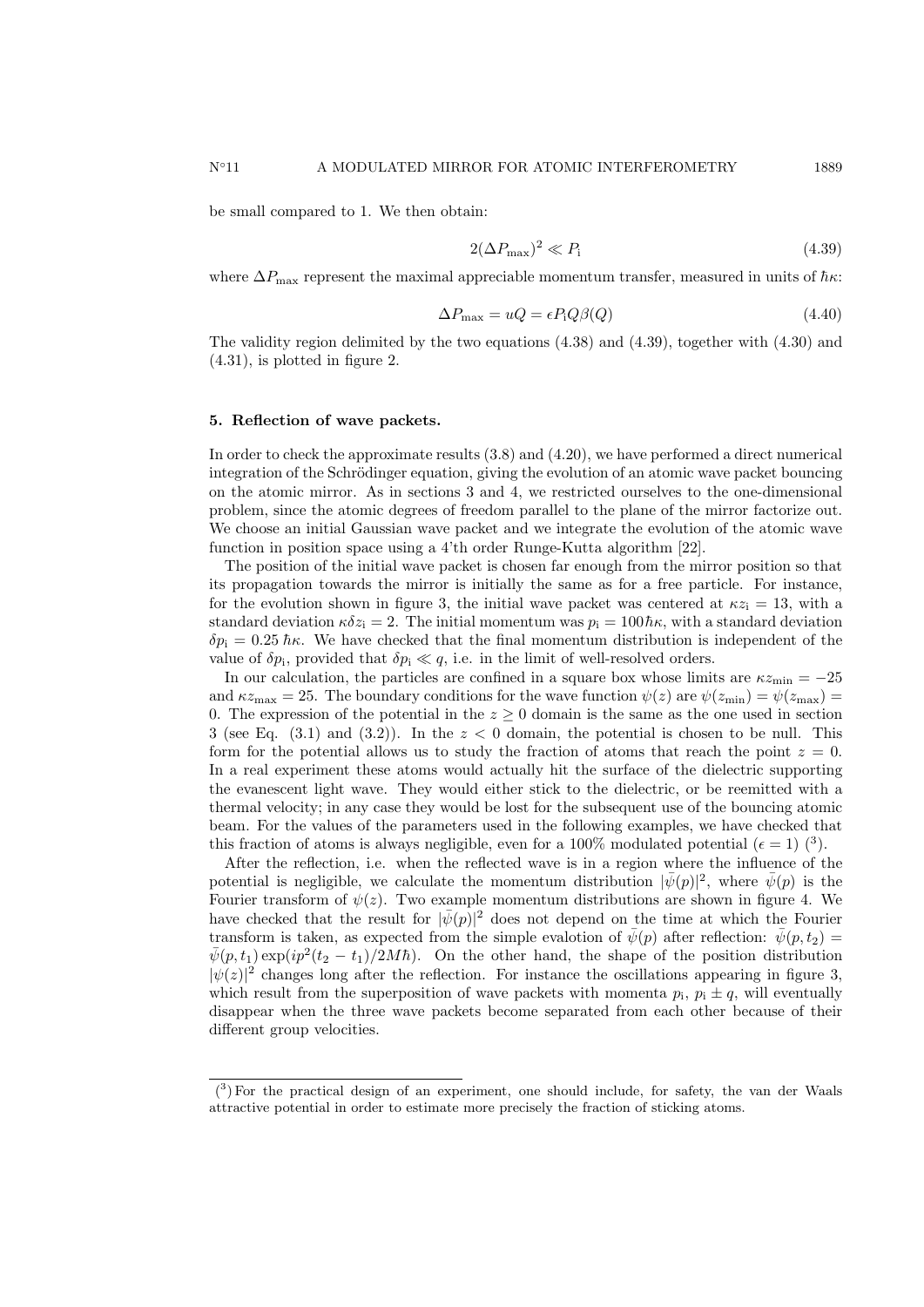

Fig. 3. — a) Reflection of a wave packet at the modulated mirror. The position distribution at  $t = 0$ has been cut for the sake of clarity, its actual maximum height is about 15 times the height of the incident wave packet. The parameters used are: initial position  $\kappa z_i = 13$  with standard deviation  $\delta \kappa z_i = 2$ , initial momentum  $p_i = 100 \hbar \kappa$  with standard deviation  $\delta p_i = 0.25 \hbar \kappa$ , modulation frequency  $\omega = 5/\tau$  so that  $q = 5 \hbar \kappa$ , modulation depth  $\epsilon = 1$ . b) Final momentum distribution.

We now compare the predictions of this numerical treatment with those of the approach presented in section 4. To this purpose, we consider again the initial Gaussian wave packet:

$$
\bar{\psi}(p,0) = \exp\left(-\frac{(p+p_i)^2}{4\delta p_i^2}\right) \exp\left(-\frac{i}{\hbar}pz_i\right). \tag{5.1}
$$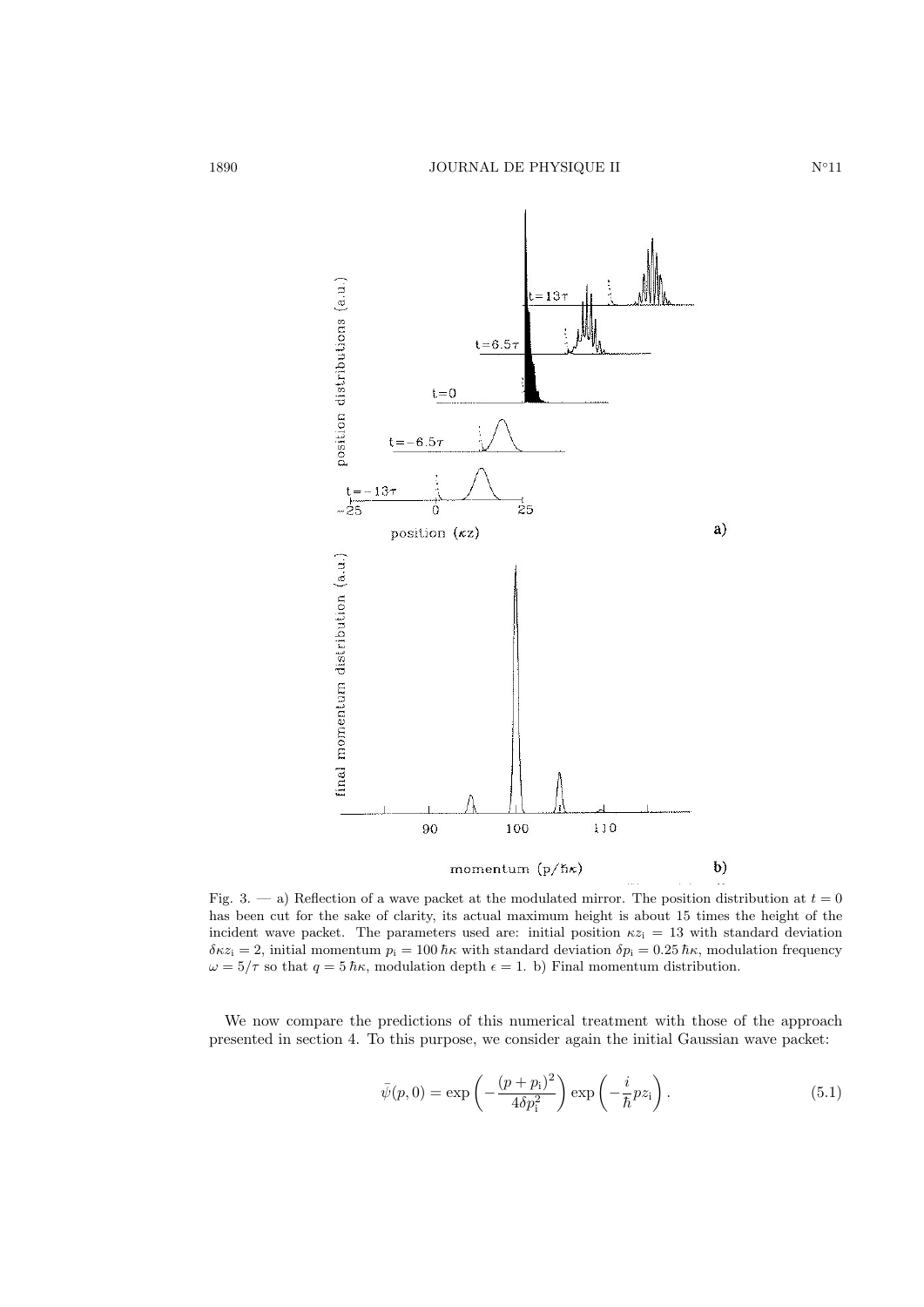

Fig. 4. — Final momentum distributions, given by the numerical solution (solid line) and the semiclassical approach (dashed line). The parameters used are: initial momentum  $p_i = 100 \hbar \kappa$ , momentum width  $\delta p_i = 0.25 \hbar \kappa$  (standard deviation), modulation frequency  $\omega = 4.2/\tau$  (momentum transfer  $\Delta p = 4.2 \hbar \kappa$ ). The situation adopted in (a) (modulation depth  $\epsilon = 0.6$ ) maximizes the product of the carrier and first sideband; that in  $(b)(\epsilon = 1)$  maximizes the product of the sidebands  $n = \pm 1$ .

Using the approximate results of section 4, the final wave packet is given by

$$
\bar{\psi}(p,t) = \sum_{n} a_n e^{i\eta} \exp\left(-\frac{(p-nq-p_i)^2}{4\delta p_i^2}\right) \exp\left(-\frac{i}{\hbar}pz_i - \frac{i}{\hbar}\frac{p^2t}{2M}\right)
$$
(5.2)

where the  $a_n$  coefficients, given in (4.20), must be evaluated at  $p - nq$ . The results of the two approaches are shown in figure 4, the solid line for the numerical solution and the dotted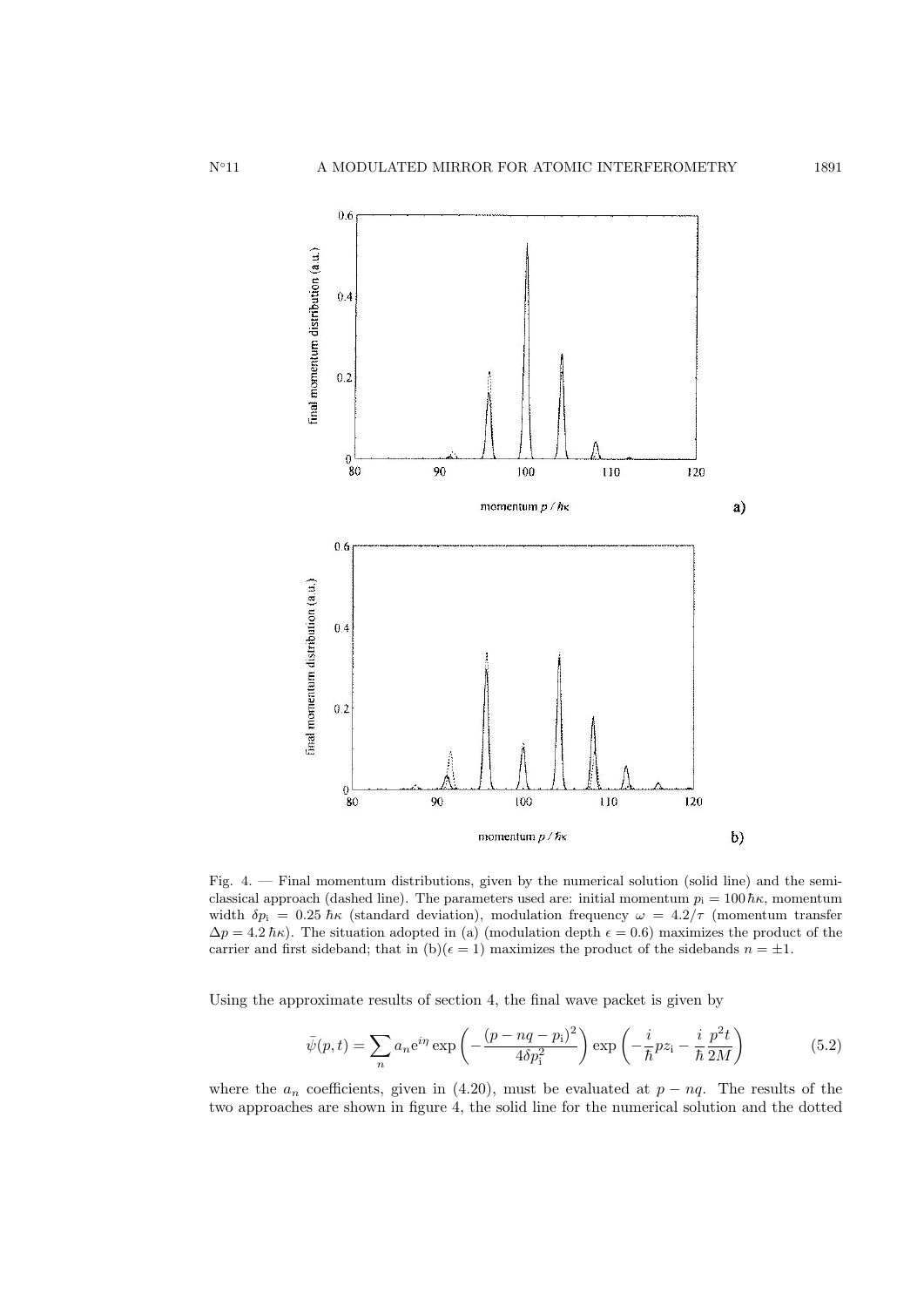### 1892 JOURNAL DE PHYSIQUE II N∘11

line for the semiclassical approximation. The initial wave packet is the same as above. The momentum transfer is  $q = 4.2 \hbar \kappa$  and the modulation amplitude  $\epsilon$  equals 0.6 (Fig. 4a) and 1 (Fig. 4b). We see that the agreement between the predictions of the two methods is good, although not perfect. In particular, the numerical treatment shows an asymmetry between the heights of the two sidebands  $|\bar{\psi}(p_i \pm q)|^2$ , while the approximate treatment predicts equal sideband weights, because of the relation  $|J_n(x)| = |J_{-n}(x)|$  (see discussion in Sect. 4).

A more systematic comparison of the predictions of this numerical approach with the results derived with the Born approximation and with the semiclassical approach is presented in figure 1. We have determined, for the same initial wave packet as above, and for several values for q, the heights of the sidebands  $n = \pm 1$ . We see that the agreement between the three methods, in their expected range of validity, is quite satisfactory.

### 6. An atom interferometer.

The vibrating mirror can be used in a number of ways to make an interferometer. In what follows we will consider the case of atoms normally incident on the mirror surface, and making three or more bounces on it. In other words, we rely on the possibility of having a source of slow atoms released above the mirror [23, 24]. With a fast beam of atom, either which could not be reflected at normal incidence, or for which the time to perform repeated bounces is too long, one would need several mirrors — used at grazing incidence if necessary.

Figure 5 illustrates an interferometer based on three consecutive bounces on a vibrating mirror. This is similar in conception to an interferometer constructed from three diffraction gratings  $[6, 25]$ . For an incident energy  $E_i$ , we consider two output channels with energies equal to  $E_i$  and  $E_i + \hbar \omega$ . Each of these two channels can be reached via two paths, which are shown by full lines in figure 5; the other paths, shown dashed in figure 5, do not contribute since we assume that the mirror is "turned off" when these paths hit it.



Fig. 5. — Space-time diagram showing a monochromatic interferometer using three bounces on a vibrating mirror. The paths shown lie at local minima of the classical action. At each reflection, paths corresponding to sidebands of order higher than 1 are omitted for clarity, and paths which return to the mirror when the latter is non-reflecting are shown dashed.

The probability amplitude to exit in a given channel is calculated using the propagators for the region where the atom is in free fall, and the phase shifts corresponding to the interaction with the mirror. The free fall propagator can be evaluated using the integral of the action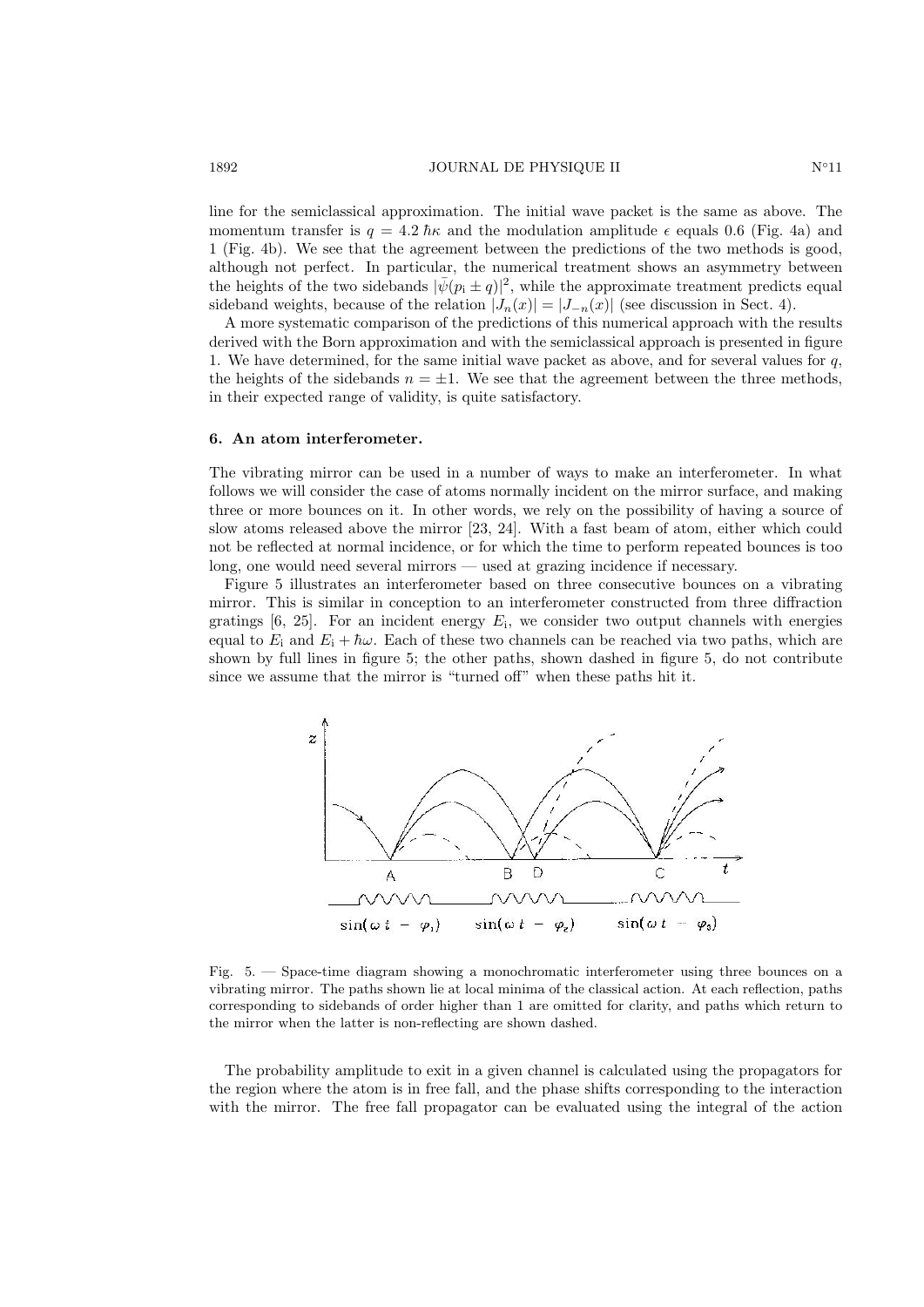along the relevant classical paths. We write these in the form  $\exp(i\alpha_{AB})$  for the various paths as shown in figure 5. We write  $\phi_m$  the phase of the mirror vibration at the m<sup>th</sup> bounce. This phase is dictated purely by the origin in time of the sinusoidal modulation of the mirror for that bounce. Using the expressions  $(4.20)$  and  $(4.21)$  for the coefficients  $a_n$  giving the amplitude for transmission into the  $n<sup>th</sup>$  sideband, we now get the two probability amplitudes for transmission into the channels:

$$
\mathcal{A}(E_{i}) = a_{0}^{(1)} a_{1}^{(2)} a_{-1}^{(3)} e^{i(\phi_{2} - \phi_{3})} e^{i(\alpha_{AB} + \alpha_{BC})} \n+ a_{1}^{(1)} a_{-1}^{(2)} a_{0}^{(3)} e^{i(\phi_{1} - \phi_{2})} e^{i(\alpha_{AD} + \alpha_{DC})}
$$
\n(6.1)

$$
\mathcal{A}(E_{\rm i} + \hbar \omega) = a_0^{(1)} a_1^{(2)} a_0^{(3)} e^{i\phi_2} e^{i(\alpha_{AB} + \alpha_{BC})} \n+ a_1^{(1)} a_{-1}^{(2)} a_1^{(3)} e^{i(\phi_1 - \phi_2 + \phi_3)} e^{i(\alpha_{AD} + \alpha_{DC})}
$$
\n(6.2)

where the superscript  $(m)$  indicates the bounce number. For simplicity we have omitted here the contribution of the phases  $\eta(p)$  which appear in (4.17). This contribution is the same for the two paths and it cancels out in the final interference pattern.

By choosing a symmetric geometry, we impose the conditions  $\alpha_{AB} = \alpha_{DC}$  and  $\alpha_{AD} = \alpha_{BC}$ so that the final interferometric phase is given simply by the reflections; it can be written  $\theta = \phi_1 - 2\phi_2 + \phi_3$ . Note that the other phases associated with the reflections,  $q\xi_{\text{eff}}$  and, as already noted,  $\eta(p)$ , exactly cancel out because of the symmetry. In other words all the phases which depend on the incident atomic momentum disappear, and the interferometer will produce high-contrast fringes even when illuminated by a beam of atoms having a broad momentum distribution. The "tradional" three-grating interferometer has the same property. Note also that, for any phase grating including the present one, the  $a_n$  coefficients satisfy  $a_0^* a_{-1} = -a_0 a_1^*$ . This ensures that the total probability for ending in one channel or the other,  $|\mathcal{A}(E_i)|^2 + |\mathcal{A}(E_i + \hbar \omega)|^2$ , is independent of the interferometric phase  $\theta$ .

The fringe amplitude for this interferometer can be written

$$
\mathcal{F} = 2\text{Re}\left[ (a_0 a_1^*)^{(1)} (a_1 a_{-1}^*)^{(2)} (a_{-1} a_0^*)^{(3)} e^{i\theta} \right]
$$
(6.3)

This quantity would give  $\mathcal{F} = \cos \theta$  for an ideal interferometer such as a Mach Zehnder. Using the semiclassical approximation (4.20), and denoting  $u_m$  the index of modulation for the m'th bounce, one has

$$
\mathcal{F} = 2(J_0(u_1)J_1(u_1))(J_1(u_2))^2(J_0(u_3)J_1(u_3))\cos\theta \tag{6.4}
$$

This fringe amplitude F is optimised for  $u_1 = u_3 = 1.08$  and  $u_2 = 1.84$ , and we get  $|\mathcal{F}|_{\text{max}} =$ 0.078. To maximize in these conditions the separation of the interferometer arms we choose  $\epsilon_2 = 1$  at the middle bounce, and (4.15) then gives  $\epsilon_1 = \epsilon_3 \simeq 1.08/1.84 \simeq 0.6$  for the first and third bounces. For example, if the initial momentum is  $p_i = 100 \hbar \kappa$ , (4.15) leads to  $\Delta p = 4.2 \hbar \kappa$  for these values of the  $\epsilon$ 's and u's. This gives a good indication of the optimum case: the numerical solution of the Schrödinger equation gives the maximum  $|\mathcal{F}|_{\text{max}} \simeq 0.081$ at  $\Delta p \simeq 4.2 \hbar \kappa$ , for the same value of  $p_i$  (see Figs. 4a and 4b). To optimise instead the fringe contrast, one would use the case  $|a_0| = |a_1|$  for the first and third bounces, producing 100% contrast, with a slightly reduced fringe amplitude.

As an example, consider a cesium atom normally incident on an evanescent wave nearresonant with the atomic transition  $6S_{1/2} \rightarrow 6P_{3/2}$ . Taking  $\kappa \simeq 2\pi/852$  nm, the momentum 100  $\hbar\kappa$  corresponds to a velocity of 35 cm/s, and a bounce height of 6 mm, which is readily realisable in practice. The momentum change  $4.2 \hbar \kappa$  is produced with  $\omega = 2\pi \times 1.7$  MHz. The two interferometer arms are separated in distance by about 0.5 mm, when both are near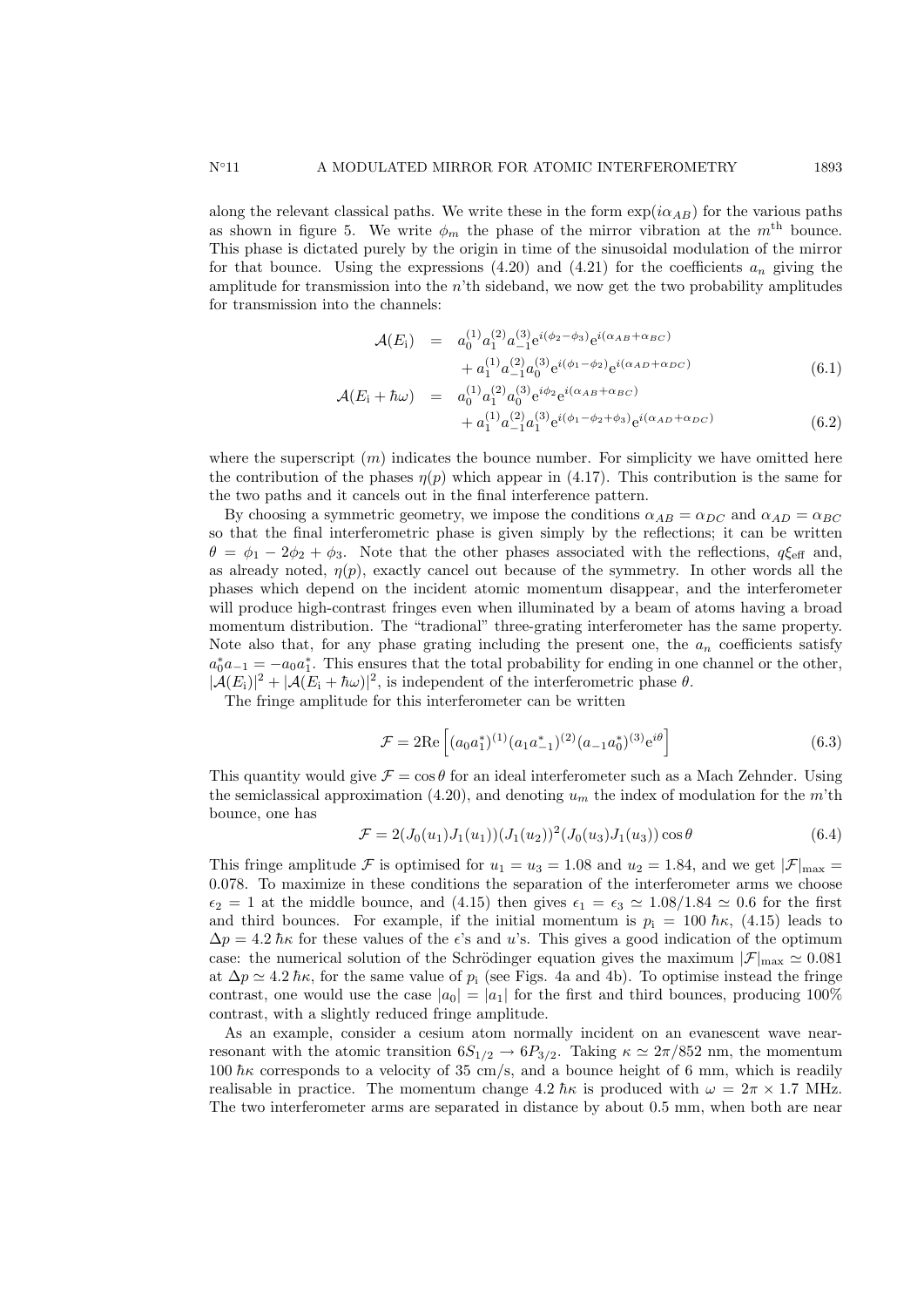

Fig. 6. — Interferometer design in which the interference phase is sensitive to the acceleration due to gravity. Since the vibrating mirror can only transfer a few  $\hbar \kappa$  of momentum, a practical design would involve several bounces before the arms are recombined, as described in the text.

their maximum height, and in time by about 3 ms (the difference in arrival times at the second bounce). Thus macroscopic path separation can be obtained.

The interference phase will be destroyed not only by mechanical fluctuations of the dielectric surface supporting the evanescent wave, but also by intensity fluctuations of the evanescent wave itself. To estimate the effect of the latter, we note that if the intensity fluctuates by a fraction  $\epsilon$ , then the effective mirror position (Eq. (4.13)) moves by  $\epsilon/2\kappa$ . The change produced in the interferometer phase is then  $\epsilon p/\hbar \kappa$  radians; this can be understood simply as a higher sensitivity to fluctuations when the de Broglie wavelenght is small, or, equivalently, when the interferometer area is large. One must eliminate not only fluctuations in time but also in the transverse spatial profile of the laser beam forming the evanescent wave "mirror". To make a flat mirror, one could use a Gaussian laser beam of waist w internally reflected from a concave glass surface of radius of curvature R: when  $w = \sqrt{2R/\kappa}$  the glass surface curvature compensates the Gaussian fall-off of the laser beam intensity profile, and the mirror presents a flat reflecting surface for the atoms. A transverse magnetic quadrupole field could help to confine the atom without perturbing the vertical motions of the interferometer arms.

The most obvious first use of the vibrating mirror interferometer is simply to investigate the preservation of coherence during a reflection off the evanescent wave mirror — this could be done by introducing more and more bounces between the splitting and recombining of the two interferometer arms. A second use is as a probe of the acceleration due to gravity. For this, one would not use the symmetric arrangement which we have considered so far, but instead one allows the two arms to bounce many times until they are recombined "automatically" after m (and  $m + 1$ ) bounces, where  $mp' = (m + 1)p$ , with  $p'^2 = p^2 + 2M\hbar\omega$  (Fig. 6). The mirror is vibrated only for the initial and final bounces; in between it is stationary. For this case, the interferometer phase is dominated by the contributions from the free flights between bounces. One finds that while such an interferometer provides a sensitive probe of the acceleration due to gravity, it is also highly chromatic, producing fringes only for a very small class of incident momenta centred around p.

### Conclusion.

To summarize, we have presented here the principles of a vibrating mirror for atoms, which constitutes a novel beam splitter for atomic de Broglie waves. We have investigated two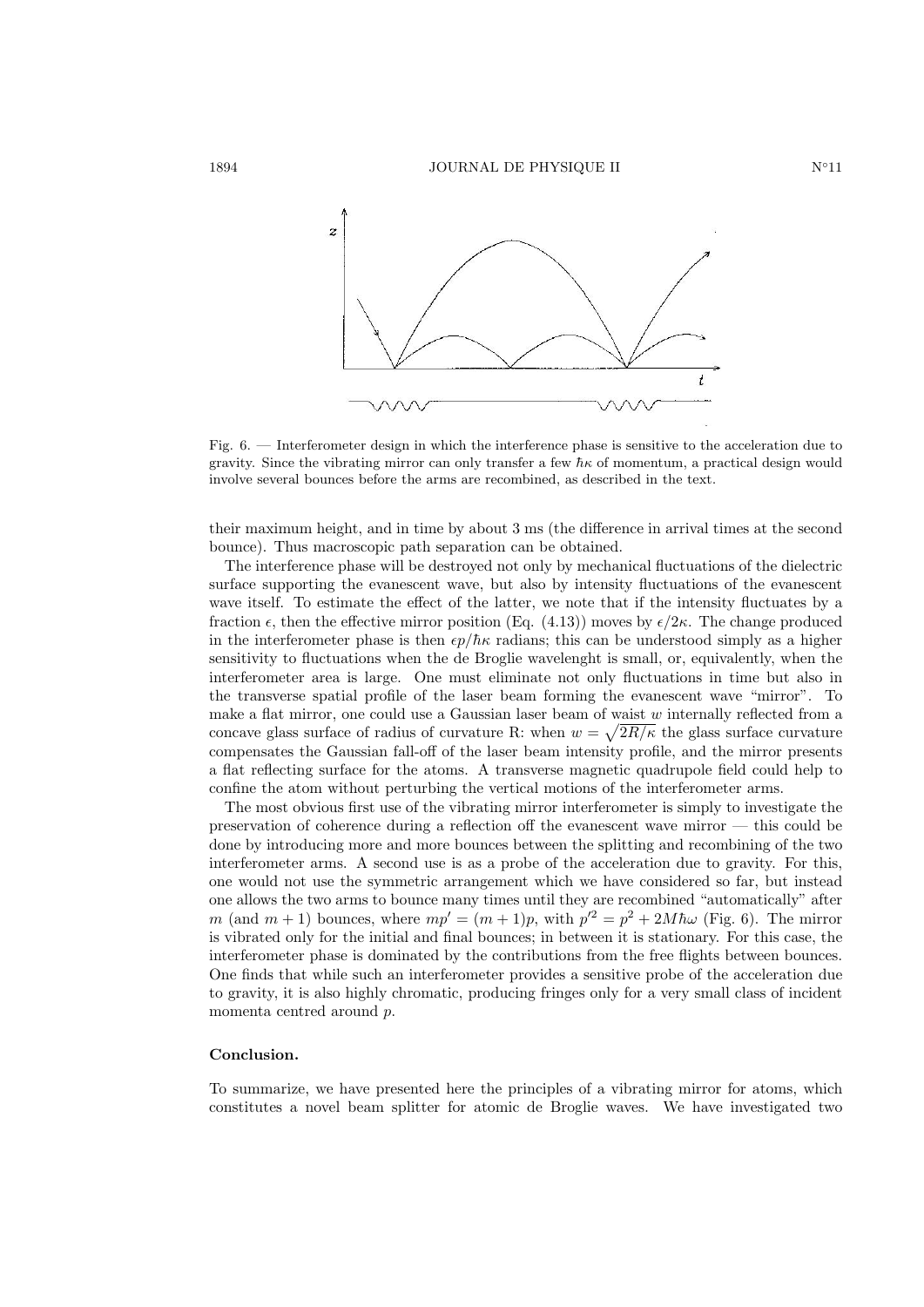analytical theoretical approaches for this new scheme, in order to determine the amplitudes and the phases of the outgoing atomic waves. The results are in excellent agreement with a numerical approach to the problem.

The typical momentum transferred by a vibrating mirror formed with an evanescent light wave is a few photon momenta. Although this is not as large as the transfers obtained by some other devices, we believe that it should provide, because of its conceptual simplicity, a convenient tool for atom optics and interferometry. Indeed, unlike other atom optics components such as micro-fabricated gratings, it is quite easy to change rapidly (on the microsecond scale) the modulation factor of the light wave forming the mirror. This gives in return a direct control upon the phases and intensities of the diffracted de Broglie waves, and this allows one to conceive simple and useful atomic interferometric devices, such as the ones shown in figures 5 and 6.

#### Acknowledgement.

J.D. thanks C. Cohen-Tannoudji, Y. Castin and P. Storey for useful discussions concerning the general problem of modulated potentials in Atom Optics. R.K. and C.H. are indebted to J.-Y. Coutois, C. Westbrook and A. Aspect for stimulating comments. This work is partially supported by CNRS, DRET, Collège de France, and EEC. A.M.S. is financed by the Commission of European Communities through a Community trainig project.

### References

- [1] Haavig D.L. and Reifenberger R., Phys. Rev. B 26 (1982) 6408
- [2] Cook R.J. and Hill R.K., Opt. Commun. 43 (1982) 258; Balykin V.I., Letokhov V.S., Ovchinnikov Y.B. and Sidorov A.I., Sov. Phys. JETP Lett. 45 (1987) 353
- [3] Sokolov Yu.L. and Yakovlev V.P., Sov. Phys. JETP 56 (1982) 7; Sokolov Yu.L., The Hydrogen Atom, G.F. Bassani, M. Inguscio and T.W. Hänsch Eds. (Springer, Berlin 1989).
- [4] Carnal O. and Mlynek J., *Phys. Rev. Lett.* **66** (1991) 2689.
- [5] Shimizu F., Shimizu K. and Takuma H., Phys. Rev. A 46 (1992) R17
- [6] Keith D.W., Ekstrom C.R., Turchette Q.A. and Pritchard D.E., Phys. Rev. Lett. 66 (1991) 2693.
- [7] Kasevich M. and Chu S., *Phys. Rev. Lett.* **67** (1991) 181:
- Kasevich M. and Chu S., Appl. Phys. B 54 (1992) 321.
- [8] Weiss D.S., Young B.N. and Chu S., Phys. Rev. Lett. 70 (1993) 2706.
- [9] Riehle F., Kisters Th., Witte A., Helmcke J. and Bordé Ch.J., Phys. Rev. Lett. 67 (1991) 177; Riehle F., Witte A., Kisters Th. and Helmcke J., Appl. Phys. B 54 (1992) 333.
- [10] Sterr U., Sengstock K., Möller J.H., Bettermann D. and Ertmer W., Appl. Phys. B 54 (1992) 341;

Rieger V., Sengstock K., Sterr U., Möller J.H. and Ertmer W., Opt. Commun. 99 (1993) 172

- [11] Robert J., Miniatura Ch., Le Boiteux S., Reinhardt J., Bocvarski V. and Baudon J., Europhys. Lett. 16 (1991) 29.
- [12] Goldner L.S., Gerz C., Spreeuw R.J.C., Rolston S.L., Westbrook C.I. and Phillips W.D., Phys. Rev. Lett. 72 (1994) 997
- [13] Lawall J. and Prentiss M., *Phys. Rev. Lett.* **72** (1994) 993.